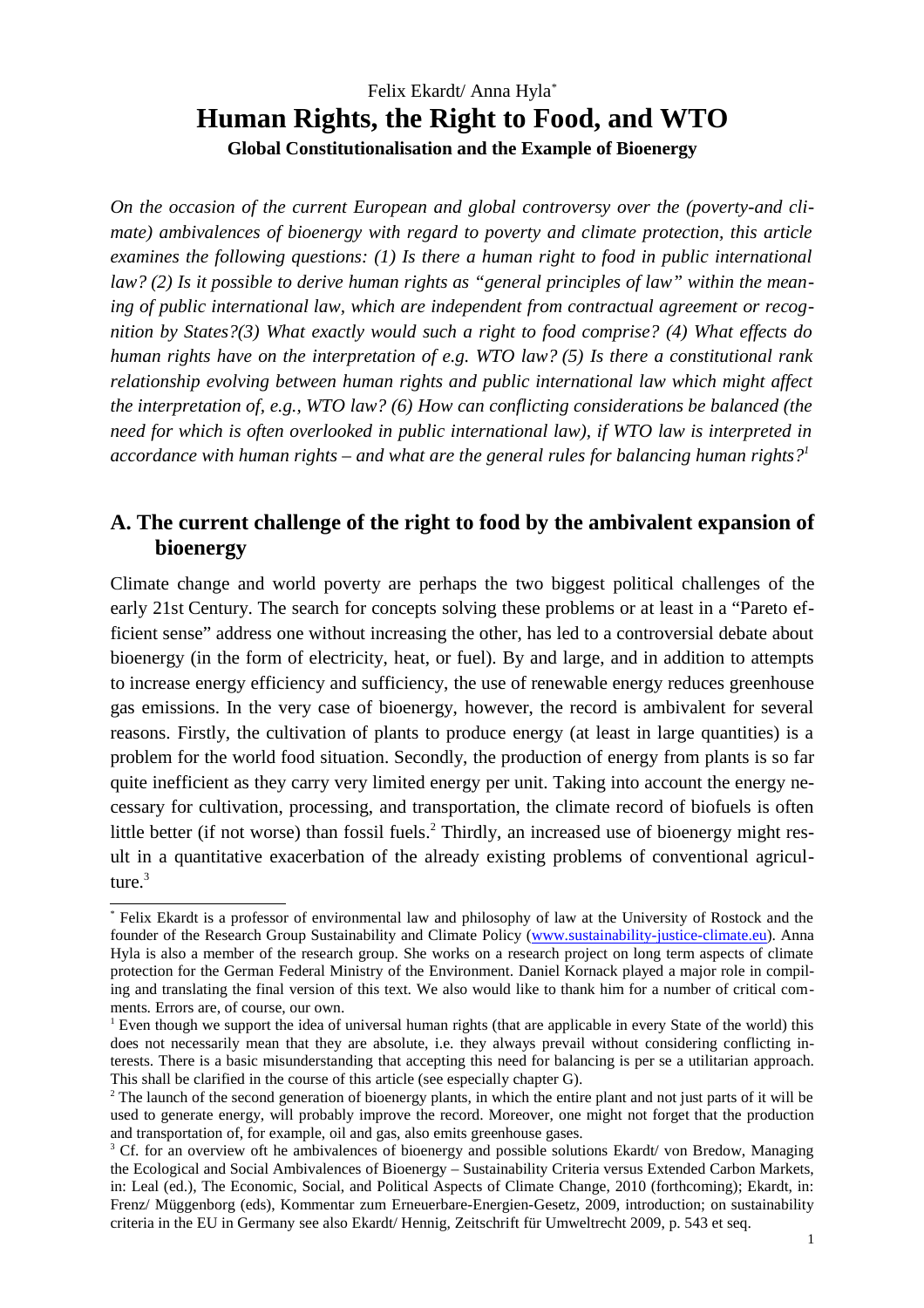Bio-electricity, -heat, and -fuel form an economic opportunity, particularly for developing countries. Their use, however, will likely benefit primarily better-off segments of the population, while the tightening of global food supply would meet the very poorest. This, plus the climate problem and other environmental issues suggests that we should limit the use of bioenergy, and that we should favour only uses with a good carbon balance. It was, however, repeatedly shown elsewhere that "sustainability criteria"<sup>4</sup> are a currently used, but ultimately sub-optimal way to pursue these aims. This is due to (a) problems of enforcing the law, and (b) relocation effects (the farmers can simply exchange the land for feed and bioenergy plants). But it is also (c) the impossibility to transform an important factor such as the world food situation into a criterion that could be applied for specifically testing the individual bioenergy plant. We would rather recommend a consistent global greenhouse gas reduction, which includes the use of primary energy and the overall land use and connects them with a "complete" global market on carbon emission.<sup>5</sup>

Nevertheless, some countries in the world have to decide now whether they can ban or otherwise restrict exports or imports with regard to the problem of food security.<sup>6</sup> Of course, one can doubt the suitability of such measures that go even beyond "sustainability criteria": After all, there is not simply a food supply in a single State which allegedly needs protection but, in fact, a world food market exists.<sup>7</sup> For this reason, the EU decided not to provide a food sustainability criterion for bioenergy so far. However, a human right to food could possibly justify restrictions on trade. Therefore, we need a more detailed analysis on this human right whose scope of application and content is not yet clear. Such an analysis necessarily includes the question of balancing with other conflicting rights and the issue of a hierarchy within public international law. Finally, this leads to the question of how a human right to food could affect WTO judgments on trade restrictions.<sup>8</sup>

## **B. The Existence of a Right to Food in Public International Law**

As a first step, we need to analyse whether in public international law a right to food exists at all.<sup>9</sup> Therefore, we consider international treaties, in particular human rights treaties. These agreements address a right to food only implicitly. The Universal Declaration of Human Rights (UDHR) is in itself not a treaty under public international law.<sup>10</sup> Nevertheless, it will

<sup>4</sup> Those are regulatory requirements for bioenergy imports. For example, the EU can ban plants that were cultivated on former rainforest land because of their negative climate balance as a result of forest clearance.

<sup>&</sup>lt;sup>5</sup> Cf. the literature, *supra* note 3. The specific concepts for a truly global carbon market (differing from the previous reluctant approaches in Kyoto 1997 and Copenhagen 2009) are further developed in Ekardt/ von Hövel, Carbon & Climate Law Review 2009, p. 102 et seq.; Ekardt/ Exner/ Albrecht, Carbon & Climate Law Review 2009, p. 261 et seq.; Ekardt, Cool Down, 2009, chapter 19-22.

<sup>&</sup>lt;sup>6</sup> On the global factual situation of food security see the Report of the special rapporteur on the Right to Food, Jean Ziegler, to the Human Rights Council (19/01/2007).

<sup>&</sup>lt;sup>7</sup> Likewise, this doubtful suitability can form a problem in the sense of economic basic rights and WTO law respectively.

<sup>&</sup>lt;sup>8</sup> The common WTO-test of ecologically-socially motivated trade restrictions related to Articles III, XX GATT might mainly refer to Ekardt/ Schmeichel, Critical Issues in Environmental Taxation 2009, p. 737 et seq. (discussing climate policy, GATT, and Border Adjustments); Ekardt/ Meyer-Mews/ Schmeichel/ Steffenhagen, Welthandelsrecht und Sozialstaatlichkeit, Böckler-Arbeitspapier No. 170, 2009.

<sup>9</sup> Regarding national legislation, see e.g. a case from India: People's Union for Civil Liberties v. Union of India & Ors, In the Supreme Court of India, Civil Original Jurisdiction Writ Petition (Civil) No. 196 of 2001.

<sup>10</sup> Stein/ von Buttlar, Völkerrecht, 2005, No. 1007; Heilbronner, in: Graf Vitzthum (ed), Völkerrecht, 2007, third section, No. 223; Kempen/ Hillgruber, Völkerrecht, 2007, chapter 10, No. 21; Herdegen, Völkerrecht, 2008, § 47 No. 3.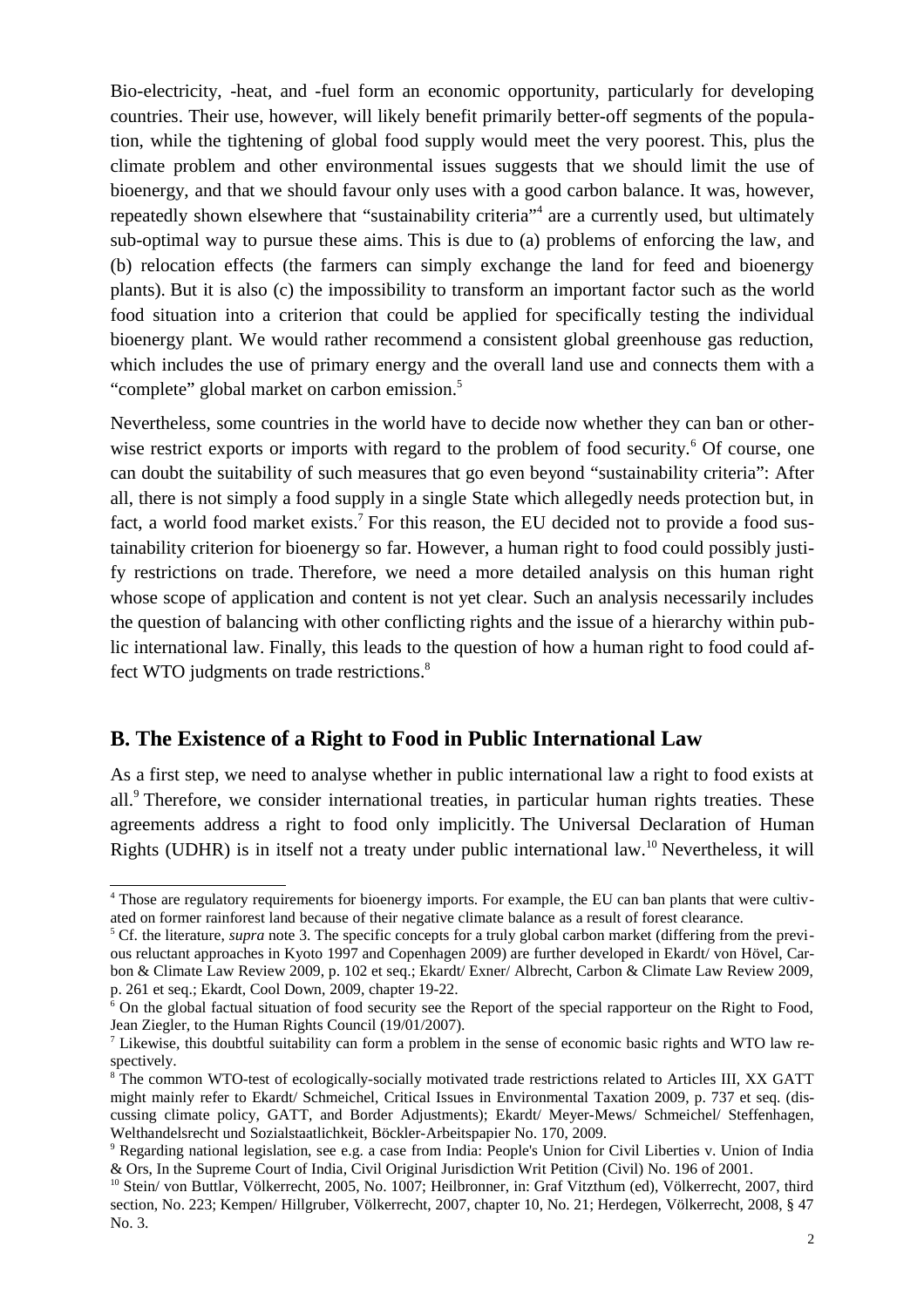be dealt with under this section. Later on, we will discuss the question whether such a human right as the right to food could (also) be derived from the well known but less clear concept of "general principles of law".

#### **I. UN Charter, the ICCPR, and the Right to Development**

We start our analysis with a look at the Charter of the United Nations. Under Article 55 a), 56 of the UN Charter, all Members "pledge themselves to take joint and separate action in co-operation with the United Nations" to "promote . . . higher standards of living" in order to "[create such] conditions of stability and well-being which are necessary for peaceful and friendly relations among nations". This seems to imply at least a minimum standard which provides basic needs.<sup>11</sup> To improve the standard of living (e.g. in poorer countries) a sufficient access to adequate food is necessary. Accordingly, the obligation to improve living standards includes an obligation to provide access to food. Even though the UN Charter is legally binding for the UN Members<sup>12</sup> it does not grant subjective rights to individuals and its provisions are too broadly defined<sup>13</sup> to derive from them specific duties to act. Rather, the rules can be seen as describing purposes which shall be achieved.<sup>14</sup> Thus, the UN does not provide for a right to food.

Yet, the right to food could represent a subset of the right to development, at least as far as emerging and developing countries are concerned. The right to development is reflected in numerous resolutions since  $1977<sup>15</sup>$  However, there is a debate, whether the right to development is an individual, collective or even individual-collective right and whether it is a general principle rather than a specific right.<sup>16</sup> While some scholars describe the right to development as a mandatory part of the existing body of international law and, therefore, as an independent right,<sup>17</sup> others see it as a principle with an alterable / ever changing / without a definite content.<sup>18</sup> The latter group point to the fact that in contrast to traditional human rights the right to development has multiple dimensions, which refer to the individual or to the collective. Thus there is an inherent tension between the right to development's (at least in parts) collectivist idea and the individualistic nature of human rights. Furthermore, resolutions of the UN General Assembly are sole recommendations.<sup>19</sup> If the source is not binding, it is impossible to derive a binding right from it. Therefore, a legally binding right to food cannot be inferred from the right to development.

Another possible source for a right to food is Article 6 para. 1 sentence 1 of the International Covenant on Civil and Political Rights (ICCPR) which affirms every human being's inherent right to life. One could imagine that this right consists not only of a defensive aspect (let live)

<sup>12</sup> Currently 192 States are Members of the United Nations.

<sup>&</sup>lt;sup>11</sup> Cf. Rott, Patentrecht und Sozialpolitik unter dem TRIPS-Abkommen, 2002, p. 88 et seq.

<sup>&</sup>lt;sup>13</sup> Vgl. Kempen/ Hillgruber, Völkerrecht, 10. Kap. No. 13, fn. 20; Reimann, Ernährungssicherung im Völkerrecht, 2000, p. 140.

<sup>&</sup>lt;sup>14</sup> See the language in Art. 56 UN Charta; cf. also Kempen/ Hillgruber, Völkerrecht, chapter 10, No. 13.

<sup>&</sup>lt;sup>15</sup> Cf. in particular UN Doc. Resolution  $A/41/128$ ,  $4/12/1986$  and UN Doc.  $A/48/935$ ,  $06/05/1994$ , especially No. 3: "Development is a fundamental human right"; see also Odendahl, Das Recht auf Entwicklung, 1996, p. 289.

<sup>&</sup>lt;sup>16</sup> Auprich, Das Recht auf Entwicklung als kollektives Menschenrecht, 2000, p. 212; Odendahl, Recht, p. 193 et seq.

<sup>&</sup>lt;sup>17</sup> Statt vieler Odendahl, Recht, p. 289.

<sup>&</sup>lt;sup>18</sup> Scharpenack, Das Recht auf Entwicklung, 1996, p. 277; to be distinguished thereof is the opinion which characterises the right to development as a "right in progress" ("Recht im Werden"), which is in a process of "normative substantiation" ("normativer Verdichtung"); cf. Auprich, Recht, p. 216.

<sup>19</sup> See Odendahl, Recht, p. 279.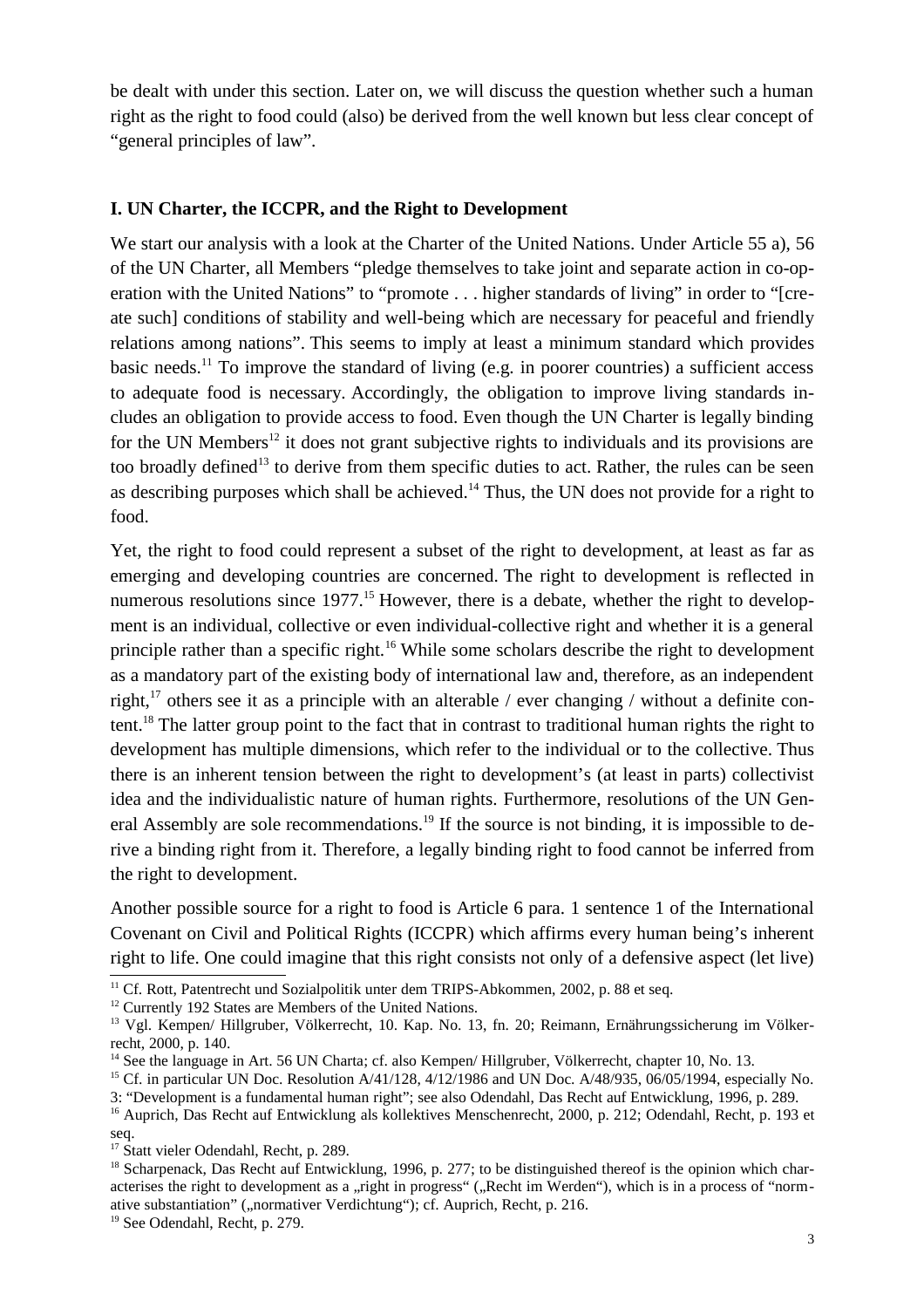but also of an active element (secure a living). Such an understanding would necessarily include the right to food. However, there is a structural limit to this interpretation: Article 6, paragraph 1, sentence 3 ICCPR stipulates that "[n]o one shall be arbitrarily deprived of his life." The other paragraphs of Article 6 ICCPR are concerned with limitations on capital punishment and genocide, both acts of active killing. The similar provision in Article 2 paragraph 1 ECHR stipulates that [e]veryone's right to life shall be protected by law. The further qualification in Article 2, paragraph 1, sentence 2 and paragraph 2 ECHR clarifies, however, that the right to life protects only against intentional killing (save in the exemptions made in Article 2 ECHR, i.e. a court sentence or the necessary use of force under certain circumstances). This meaning of Article 2 ECHR together with the context in which Article 6 ICCPR has to be read, makes it more plausible not to read Article 6 paragraph 1 sentence 1 ICCPR independently of sentences 2 and 3 and the following paragraphs. Therefore, the structural interpretation has implications for the literal interpretation and a broad reading of the notion of "life" in this case would be doubtful. Accordingly, a right to food cannot be inferred from Article 6 paragraph 1 sentence 1 ICCPR either.

Yet the right to food could be linked to other classical human rights in the ICCPR. For example Article 9, paragraph 1, sentence 1 ICCPR guarantees personal liberty and security of person. Freedom, as commonly understood, means the absence of coercion, in particular, the absence of physical coercion. A broad understanding of physical coercion could consider not only external force but also internal factors, e.g. sickness due to insufficient or inadequate food. Such a wide interpretation, as we have seen with regard to Article 6 paragraph 1 sentence 1 ICCPR might encounter structural concerns supporting a narrow approach instead. First of all, the right to personal liberty is granted together with the right to security of person. The latter, however, means the security of every individual to be protected from government interference. This is illustrated by Article 6 paragraph 1 sentence 2 ICCPR which prohibits arbitrary arrest or detention. This somehow suggests to interpret personal liberty not independent of but in connection with security. The conjunction "and" in this sentence makes such an understanding even more plausible. A broad definition, as described above, would therefore not comply with the spirit and purpose of the norm. Thus, Article 9, paragraph 1 sentence 1 ICCPR, too, probably does not grant a right to food. It could only be asked whether the notion of "personal freedom" can be interpreted in the sense of a general freedom of action, and whether it would include the basic requirements necessary to exercise this right, e.g. food. We leave this question unanswered here. We will indirectly come back to it in part C when we take a closer look at universal freedom and its basic conditions under the notion of "general principles of law".

#### **II. Article 25 UDHR**

Another source for a right to food could be the Universal Declaration of Human Rights. Article 25 UDHR states that "[e]veryone has the right to a standard of living adequate for the health and well-being of himself and of his family, including food . . . ." As such, Article 25 UDHR explicitly grants a right to food. It is, however, doubtful that this right is legally binding.

On 10 December 1948, the UDHR was adopted by the UN General Assembly as a resolution. It contains not only civil and political rights but also social rights, which are founded on hu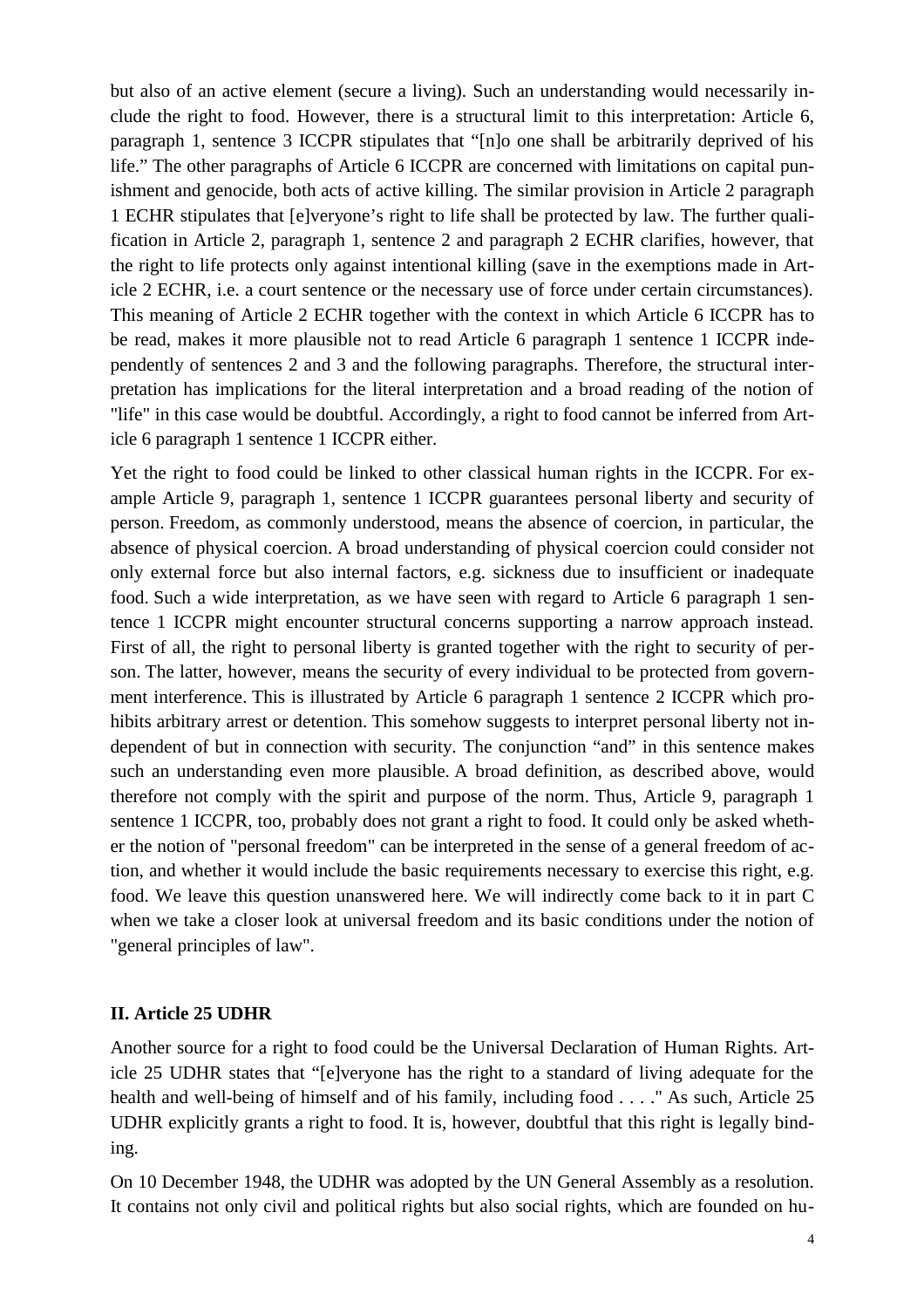man dignity.<sup>20</sup> Resolutions, unlike decisions of the Security Council<sup>21</sup>, are non-binding recommendations<sup>22</sup> which promulgate general objectives.<sup>23</sup> This also follows from the wording of resolution 2200 (XXI) of the General Assembly. The resolution's Article 1 shows that the UDHR was only adopted by the General Assembly, thus not being legally binding.<sup>24</sup> Nevertheless, there is a wide discussion in the literature on the binding effect of the UDHR, with a significantly negative trend, though.<sup>25</sup> The minority position is based on the fact that the UDHR is referred to in numerous declarations and decisions<sup>26</sup>, that it is recognised as definition and interpretation of the rights in Articles 55, 56 UN Charter, which shall be promoted by the  $UN^{27}$ , and that it is mentioned for example in the preamble to the ECHR. The German Federal Court of Justice has also referred to the UDHR in its judgment concerning the homicide of a refuge from the former German Democratic Republic by two GDR soldiers at the inner-German border.<sup>28</sup> It stated that "even if the binding effect of the UDHR is not clear, it certainly has a high degree of legal significance, since it expresses the will of the international legal community to implement human rights and the fairly accurate content of these human rights as a legal conviction common to all nations and founded on the value and dignity of men."<sup>29</sup> "Common convictions" might, of course, more adequately be expressed by other sources of international law than a UN resolution (like the UDHR), namely by international customs and general principles of (international) law. We will return to these elements *infra*.

In addition, it should be noted that the argument regarding the international community is sketchy, since initially only 48 States had adopted the UDHR $^{30}$  and since the rights formulated in the UDHR have been merged almost verbatim into binding international treaty law in the International Covenants of 1966, the International Covenant on Civil and Political Rights (IC-CPR) and the International Covenant on Economic, Social and Cultural Rights (ICESCR), which even concretise the UDHR.<sup>31</sup> This suggests applying the respective treaty as *lex specialis* instead of the *lex generalis* UDHR. This would also comply more adequately with the nature of the resolution which has been selected for the UDHR. Accordingly, even though Article 25 UDHR does contain a right to food, it is not legally binding.

<sup>20</sup> *See* the preamble of the UDHR.

 $^{21}$  A resolution of the General Assembly has to be distinguished from decisions of the Security Council, cf. Article 25 UN-Charta, which mentions decisions in the context of the Security Council. In addition, recommendations are possible; cf. Article 36 UN-Charta.

<sup>&</sup>lt;sup>22</sup> This already follows from the fact that, according to Article 13 paragraph 1 UN-Charta, the General Assembly merely makes recommendations; cf. Stein/ von Buttlar, Völkerrecht, No. 1007; Herdegen, Völkerrecht, § 47 No. 3; Kempen/ Hillgruber, Völkerrecht, chapter 10, No. 20; according to Articles 10, 12 UN-Charta decisions of the Security Council are prior to resolutions of the General Assembly. Unlike recommendations, decisions of the Security Council are legally binding.

<sup>&</sup>lt;sup>23</sup> Resolution 2200 (XXI); Kempen/ Hillgruber, Völkerrecht, chapter 10, No. 20.

<sup>&</sup>lt;sup>24</sup> Heilbronner, in: Graf Vitzthum, Völkerrecht, third section, No. 223; German Federal Constitutional Court, Vol. 41, p. 88 (106); German Federal Criminal Court, Vol. 40, p. 241 (246); Rott, Patentrecht, p. 89.

<sup>&</sup>lt;sup>25</sup> This discussion ranges from mere political sentences to jus cogens for fundamental – or even all – human rights; cf. Heilbronner, in: Graf Vitzthum, Völkerrecht, No. 236; Rott, Patentrecht, p. 90.

 $26$  Cf. German Federal Constitutional Court, Vol. 31, p. 58 (68) as well as the decisions in the cases of Texaco Overseas Petroleum Company and California Asiatic Oil Company vs. The Government of the Libyan Arab Republic, ILR 53, 420 (491); Libyan American Oil Company vs. The Government of the Libyan Arab Republic, ILR 62, 140 (189).

 $27$  Cf. Heilbronner, in: Graf Vitzthum, Völkerrecht, third section, No. 223.

<sup>28</sup> German Federal Criminal Court, Vol. 40, p. 241.

 $29$  German Federal Criminal Court, Vol. 40, p. 241 (247).

<sup>&</sup>lt;sup>30</sup> Kempen/ Hillgruber, Völkerrecht, chapter 10, No. 20. By now, 162 States have signed and ratified Pact on Cicil Rights and 159 States the Pact on social rights.

<sup>&</sup>lt;sup>31</sup> Vierdag, NYIL 1978, p. 69 (82); Rott, Patentrecht, p. 93; see also Stein/ von Buttlar, Völkerrecht, No. 1008.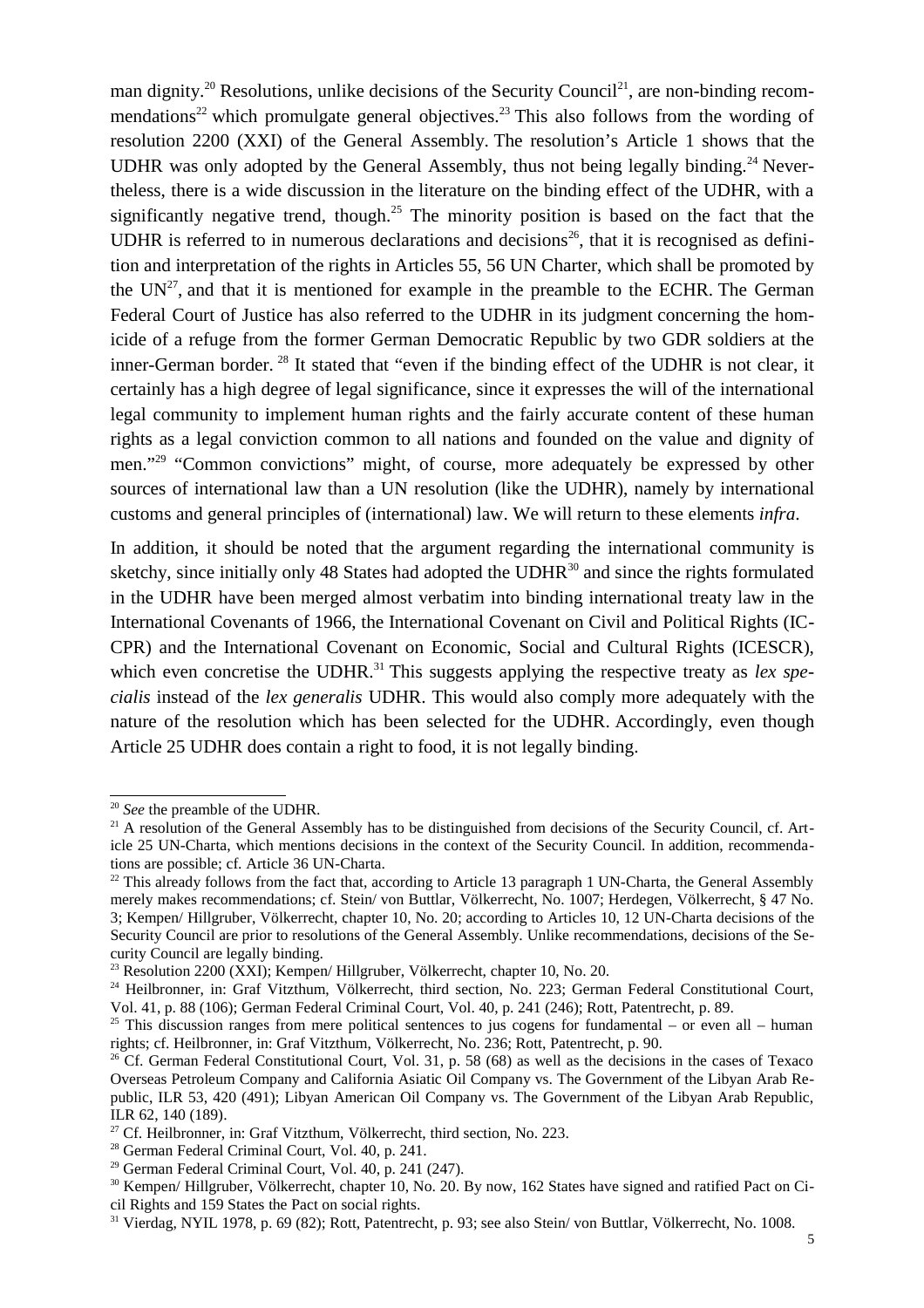#### **III. Article 11 paragraph 1 sentence 1 ICESCR**

This immediately takes us to Article 11 paragraph 1 sentence 1 ICESCR which explicitly grants a right to food.<sup>32</sup> The language of this provision is similar to Article 25 UDHR: "The States Parties . . . recognize the right of everyone to an adequate standard of living for himself and his family, including adequate food." Unlike the UDHR, the ICESCR does represent international treaty law and is thus legally binding.<sup>33</sup> It was the Parties' aim to transfer the content of the UDHR, merely programmatic in nature, into binding treaty law. For this purpose a committee was created that divided the rights included in the UDHR into two covenants, the ICCPR and the ICESCR. Both treaties came into force in 1976.<sup>34</sup> Therefore, in principle, the ICESCR is legally binding on the States which have signed (ratified?) it.<sup>35</sup>

However, there is a controversy in the literature as to the binding effect of rights under the ICESCR.<sup>36</sup>It is essentially based on the commonly perceived difference between rights under the ICCPR and those under the ICESCR. The first alleged difference is the nature of the respective rights. The ICESCR, in terms of the common international law terminology, contains mainly "second generation rights".<sup>37</sup> Unlike "first-generation human rights" they are not classical defensive rights (*Abwehrrechte*), i.e. rights *against* State interference, but rather protection rights (*Schutzrechte*) and beneficial rights (*Leistungsrechte*), i.e. rights to *demand* State interference.<sup>38</sup> It is argued that social human rights were linked to a State's availability of resources and depended on the respective State's changing conditions.<sup>39</sup> Moreover, their aim was to gradually achieve the standards aspired in the ICESCR. <sup>36</sup> For Article 2 paragraph 1 ICESCR requires that each State "undertakes to take steps, individually and through international assistance and co-operation, especially economic and technical, to the maximum of its available resources, with a view to achieving progressively the full realization of the rights recognized in the present Covenant by all appropriate means, including particularly the adoption of legislative measures." This formulation seems to indicate an undefined commitment to take certain actions subject to financial ability.<sup>40</sup> "Second generation human rights" were mere

 $32$  Scholars often distinguish the right to food in Article 11 paragraph 1 sentence 1 ICESCR from the right to be protected from hunger/ starvation in Article 11 paragraph 2 ICESCR. We will only analyse Article 11 paragraph 1 sentence 1 ICESCR because we want to show that a right to food already exists in this provision. Article 11 paragraph 2 with its minimum level is already included in Article 11 paragraph 1 sentence 1; see also Engbruch, Das Menschenrecht auf einen angemessenen Lebensstandard. Ernährung, Wasser, Bekleidung, Unterbringung und Energie, 2008.

<sup>33</sup> Herdegen, Völkerrecht, § 48 No. 1, 6; Kempen/ Hillgruber, Völkerrecht, chapter 10, No. 21; Stein/ von Buttlar, Völkerrecht, No. 1008; Reimann, Ernährungssicherung, p. 140; Wimalasena, KJ 2008, p. 2 (4).

<sup>&</sup>lt;sup>34</sup> McCorquodale/ Dixon, Cases and Materials on International Law, 2003, p. 194; Kempen/ Hillgruber, Völkerrecht, chapter 10, No. 21.

<sup>&</sup>lt;sup>35</sup> Vgl. Rott, Patentrecht, p. 94.

<sup>36</sup> Vierdag, NYIL 1978, p. 69 et seq.; Rott, Patentrecht, p. 93; Wimalasena, Kritische Justiz 2008, p. 2 (4); Eide/ Kracht, Right, Vol. 1, chapter 4, p. 3; Bleckmann, Völkerrecht, 2001, No. 982; Reimann, Ernährungssicherung, p. 15; see also Fritzsche, Menschenrechte, 2004, p. 92.

 $37$  Stein/von Buttlar, Völkerrecht, No. 1002, 1014.

<sup>38</sup> Stein/ von Buttlar, Völkerrecht, No. 1002; Reimann, Ernährungssicherung, p. 160; Auprich, Recht, p. 38; Rott, Patentrecht, p. 93. Some authors have also identified a third generation which (cumulatively or alternatively) includes environmental or collective rights. However, this has not yet reached any practical relevance; cf. Donnelly, in: Brölmann/ Lefeber/ Ziek (ed), Peoples and Minorities in International Law, 1993, p. 119 et seq.

<sup>39</sup> Wimalasena, KJ 2008, 2 (9-10); Heilbronner, in: Graf Vitzthum, Völkerrecht, 3. Abschnitt, No. 226; Vierdag, NYIL 1978, p. 69 (81-82).

<sup>40</sup> Heilbronner, in: Graf Vitzthum, Völkerrecht, 3. Abschnitt, No. 226; Dommon, in: Abott/ Foster, International Trade and Human Rights, The WT Forum, Vol. 5, p. 124; Eide/ Kracht, Right, Vol. 1, chapter 4.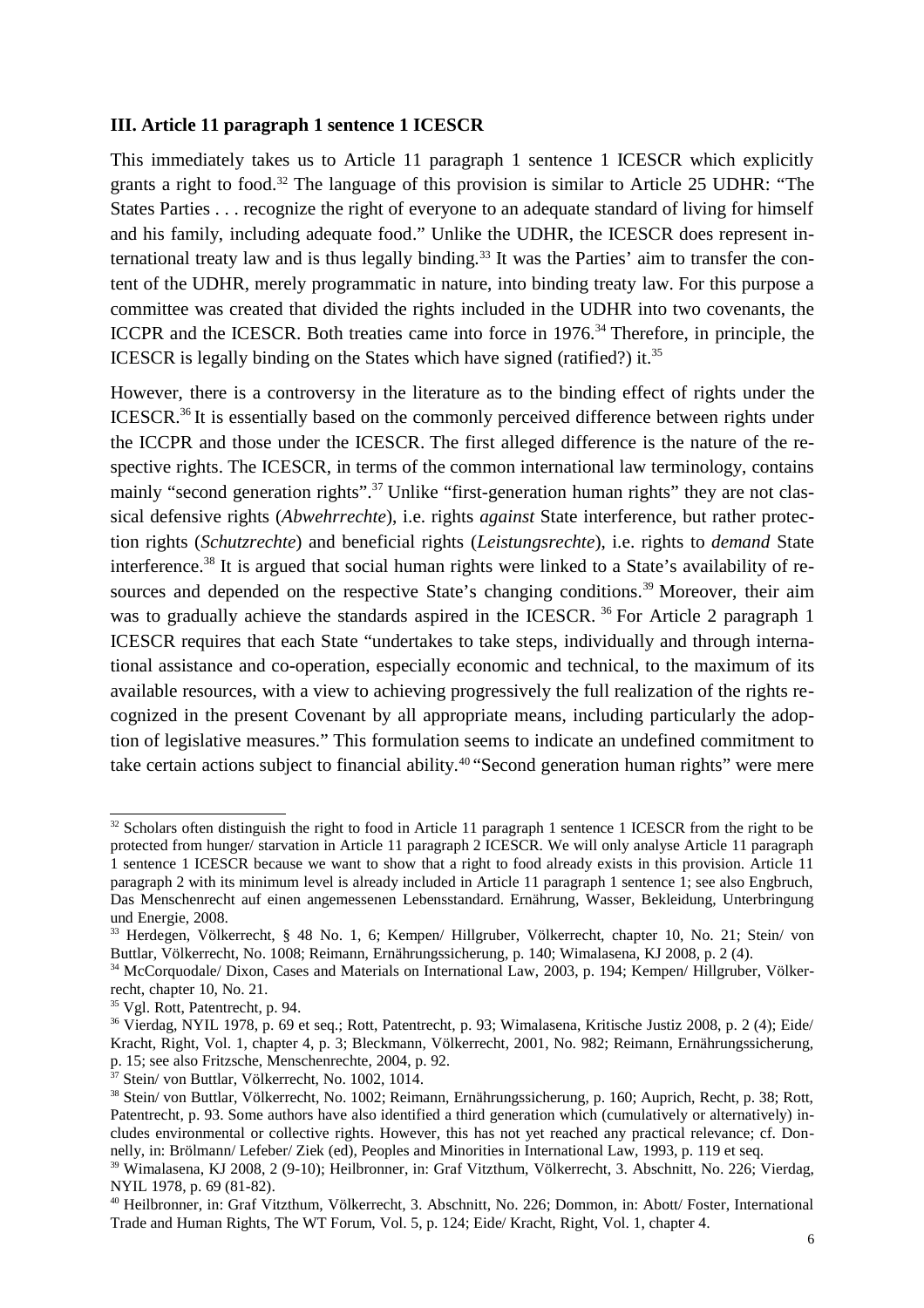political sentences.<sup>41</sup> Accordingly, many authors see a difference between "absolute" defensive rights and "relative" protection and benefit rights.<sup>42</sup> Where a State's duties to protect are recognized in some cases, they are then often seen as subordinate to defensive rights.<sup>43</sup> The common notion of "obligations" rather than "rights" also shows that the subjective quality of such rules is doubted.<sup>44</sup>

However, all these arguments can be convincingly refuted. First, it should be noted that any substantive openness of Article 11 paragraph 1 sentence 1 ICESCR is being addressed by the Committee on Economic, Social and Cultural Rights which uses General Comments to concretize any obligation or right.45 But most notably the basic theses are not convincing: classical libertarian rights are not more certain than as social rights and they are not "more absolute" in the sense of "more resistant to balancing" than social rights. Specifically:

1. The human rights liberties should unambiguously be interpreted to include the basic physical preconditions of freedom - which implies a right to food. For without such a mere subsistence and without health and life there is no freedom.<sup>46</sup> Hence, the right to food can be inferred from the very general concept of freedom as described in the IC-CPR. German case-law<sup>47</sup> and scholarship<sup>48</sup> instead often refer to human dignity or the welfare principle, since individuals without food or subsistence degenerate into a mere object. 49 However, the classification of human dignity as a subjective right is doubtful<sup>50</sup>, in case of the welfare state principle even positively impossible.<sup>51</sup> Therefore, the existence of a *subjective right* to subsistence as argued by the majority in the German jurisprudence remains doubtful.<sup>52</sup> Another argument against an inference from human

<sup>41</sup> Wimalasena, Kritische Justiz 2008, p. 2 (8); Vierdag, NYIL 1978, p. 69 (83).

<sup>42</sup> Bleckmann, Völkerrecht, No. 983; Wimalasena, Kritische Justiz 2008, p. 2 (8); Vierdag, NYIL 1978, p. 69 (80); Reimann, Existenzsicherung, p. 157; Pieroth/ Schlink, Grundrechte. Staatsrecht II, 22 ed. 2006, No. 58; Kannengießer, in: Schmidt-Bleibtreu/ Klein (ed), Grundgesetz-Kommentar, 9 ed. 1999, Introduction before Art. 1 No. 5; von Münch, in: von Münch/ Kunig, Grundgesetz-Kommentar, Introduction before Art. 1-19 No. 16; Sachs, in: Sachs, Grundgesetz-Kommentar, Introduction before Art. 1 No. 26; see also German Federal Constitutional Court, Vol. 7, p. 198 (204).

<sup>43</sup> For the conventional position cf. Jarass, in: Jarass/ Pieroth (ed), Grundgesetz-Kommentar, 9 ed. 2007, Introduction before Art. 1 No. 6; Kannengießer, in: Schmidt-Bleibtreu/ Klein, Grundgesetz-Kommentar, Introduction before Art. 1 No. 5, 2c.

<sup>44</sup> See, e.g., German Federal Constitutional Court, Vol. 39, p. 1; Vol. 88, p. 203; Vol. 49, p. 89 (141); Vol. 53, p. 30 (57); this problem is overlooked by Couzinet, Deutsches Verwaltungsblatt 2008, p. 760 et seq., as well as in some of the articles cited by her; critical Vosgerau, Archiv des öffentlichen Rechts 2008, p. 346 et seq. and Schwabe, Juristenzeitung 2007, p. 134 et seq.

<sup>&</sup>lt;sup>45</sup> According to Riehle, ZFSH/ SGB 2008, p. 643 (644), the effect of General Comments can be compared to national judgements. See chapter E. for further details.

 $46$  Therefore, the tendency in international law towards  $\mu$ social" fundamental rights with regard to the various aspects of subsistence has a theoretical foundation, too. This "constitution of international law" can be derived even without reference to the International Covenant on Economic, Social, and Cultural Rights through the "general principles of law" (cf. Article 38 ICJ Statute); cf. Ekardt/ Meyer-Mews/ Schmeichel/ Steffenhagen, Welthandelsrecht, p. 42 et seq.

<sup>47</sup> German Federal Constitutional Court, Vol. 40, p. 121 (133); Vol. 45, p. 187 (228); Vol. 48, p. 346 (361); German Federal Administrative Court, Vol. 1, p. 159 (161).

<sup>48</sup> Kunig, in: von Münch/ Kunig (ed), Grundgesetz-Kommentar, Bd. I, 5 ed. 2000, Art. 1 No. 30, 36; Schmidt-Liebig, Betriebsberater 1992, p. 107 (107 and 115); Wallerath, Juristenzeitung 2008, p. 157 (159); Starck, Juristenzeitung 1981, p. 457 (459); Sartorius, Das Existenzminimum im Recht, 2000, p. 15.

 $49$  German Federal Administrative Court, Vol. 25, p. 23 (27); Dürig, Grundgesetz, 2003, No. 43. The "object formula" was introduced in German case law in German Federal Administrative Court, Vol. 1, 159 (161); later on German Federal Constitutional Court, Vol. 9, p. 89 (95); Vol. 27, p. 1 (6); Vol 50, p. 166 (175); Böckenförde, Juristenzeitung 2003, p. 809 et seq.

<sup>50</sup> Wallerath, Juristenzeitung 2008, p. 157 (162); Schulte/ Trenk-Hinterberger, Sozialhilfe, 2 ed. 1986, p. 4.

<sup>51</sup> See only Jarass, in: Jarass/ Pieroth, Grundgesetz-Kommentar, Art. 20 No. 103.

<sup>52</sup> Bachof, Veröffentlichungen der Vereinigung der deutschen Staatsrechtslehrer ….., 37 et seq. and Jarass, in: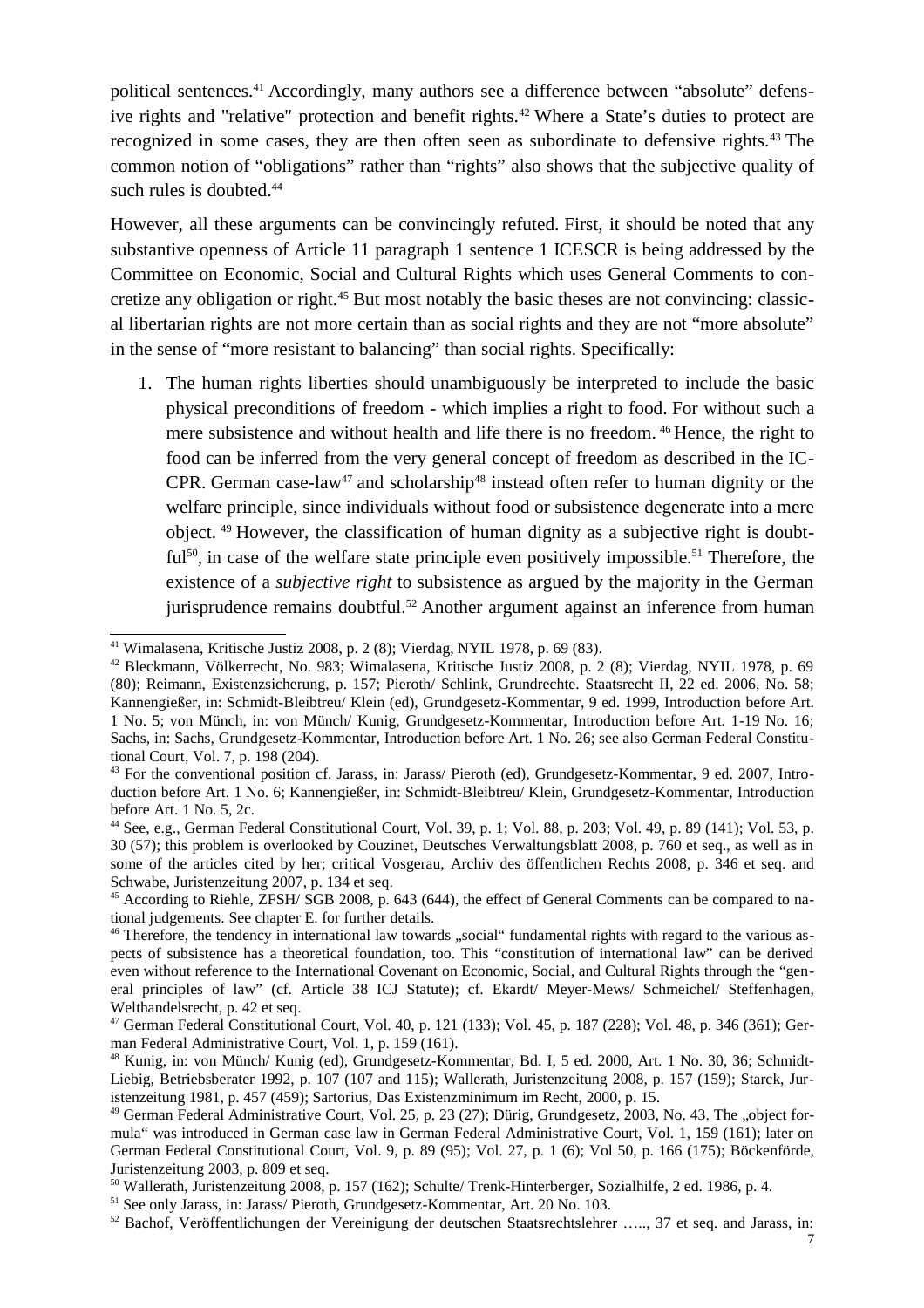dignity is that dignity<sup>53</sup> according to provisions like Article 1, paragraph 2 German Basic Law or the preambles of many human rights catalogues is the reason for human rights and liberties and, therefore, provides for what can be called the general idea of liberties and human rights: the respect for the autonomy of the individual.<sup>54</sup> In contrast, the prohibition to treat a human being merely as an object, often quoted as the core of human dignity, appears as unfounded, even in the word "dignity" untraceable postulate – notwithstanding the additional inherent question *when* someone is "made into a mere object". Thus, if human dignity is more of the common basic reason for human rights, human dignity is not only *not* a basic right but also rather not independently applicable to specific cases.<sup>55</sup> This means: Elementary preconditions for freedom (such as food security, drinking water, a stable global climate, etc.) are necessarily contained in the notion of freedom. Thus, the right to food can at least not be subordinated to the "traditional freedom".

- 2. E*very* kind of human right needs to be balanced, not only "second generation rights". That is why constitutions and human rights catalogues always subject even classical defensive rights to restrictionability. Moreover, the general need to *balance* already follows from the multipolarity of human rights, i.e. their nature of being not only defensive rights:
- 3. The content of the basic principle of freedom, as embodied in basic rights, is the protection of freedom where there is danger. Because basic rights in their function of fundamental rights shall give specific protection to typical dangers for freedom. Such threats do not only evolve from the State but also from private actors (and from market activities created by the latter, such as bioenergy). But this implies that freedom must always include a right to demand (state) protection against fellow citizens and not only in exceptional circumstances. Such protection of individual freedom and its preconditions *by the State against fellow citizens* could for example target environmental destruction – and it would not be subordinate to classical defensive rights.<sup>56</sup> This "protection" may also consist in a benefit, such as cash to ensure minimum level of food.

The third point can be called "multipolarity of freedom". It follows, as we have just shown, from the very idea of freedom itself, which is at the centre of liberal-democratic constitutions.<sup>55</sup> This alone shows that (a) protection rights exist, that (b) they are equal to defensive rights, and that (c) the notion of protection *rights* is preferable to protection *duties* as otherwise, the equality would not be recognized. There are further reasons:

Multipolarity also becomes visible in rules such as Article 2 paragraph 1 German Basic Law

Jarass/ Pieroth (ed), Grundgesetz-Kommentar, 9 ed. 2007, Art. 2 No. 69 [trying to find such a right based on the general notion of freedom or on the right to life]; similar Brockmeyer, in: Schmid-Bleibtreu/ Klein, Grundgesetz-Kommentar, Art. 20 No. 52.

<sup>53</sup> On the following see Ekardt/ Kornack, Kritische Vierteljahreszeitschrift für Gesetzgebung und Rechtswissenschaft 2006, p. 381 et seq.; Ekardt, Theorie der Nachhaltigkeit: Rechtliche, ethische and politische Zugänge, 2009, § 5; Ekardt, Die Verwaltung 2010, Vol. 1.

<sup>&</sup>lt;sup>54</sup> With a similar notion but a different approach also Dreier, in: Dreier (ed), Grundgesetz-Kommentar, Bd. I, 2 ed. 2004, Art. 1 Abs. 1 No. 44.

<sup>55</sup> See also Enders, Die Menschenwürde in der Verfassungsordnung, 1997.

<sup>&</sup>lt;sup>56</sup> The issue here is not, whether citizens can sue each other with regard to their liberties or human rights. This would render a trade-off very difficult since a court is not the appropriate authority to perform the necessary balance between a large number of rights or liberties involved. Such balancing is primarily in the competence and an obligation of the legislature, since this is the best way to protect freedom/ liberty.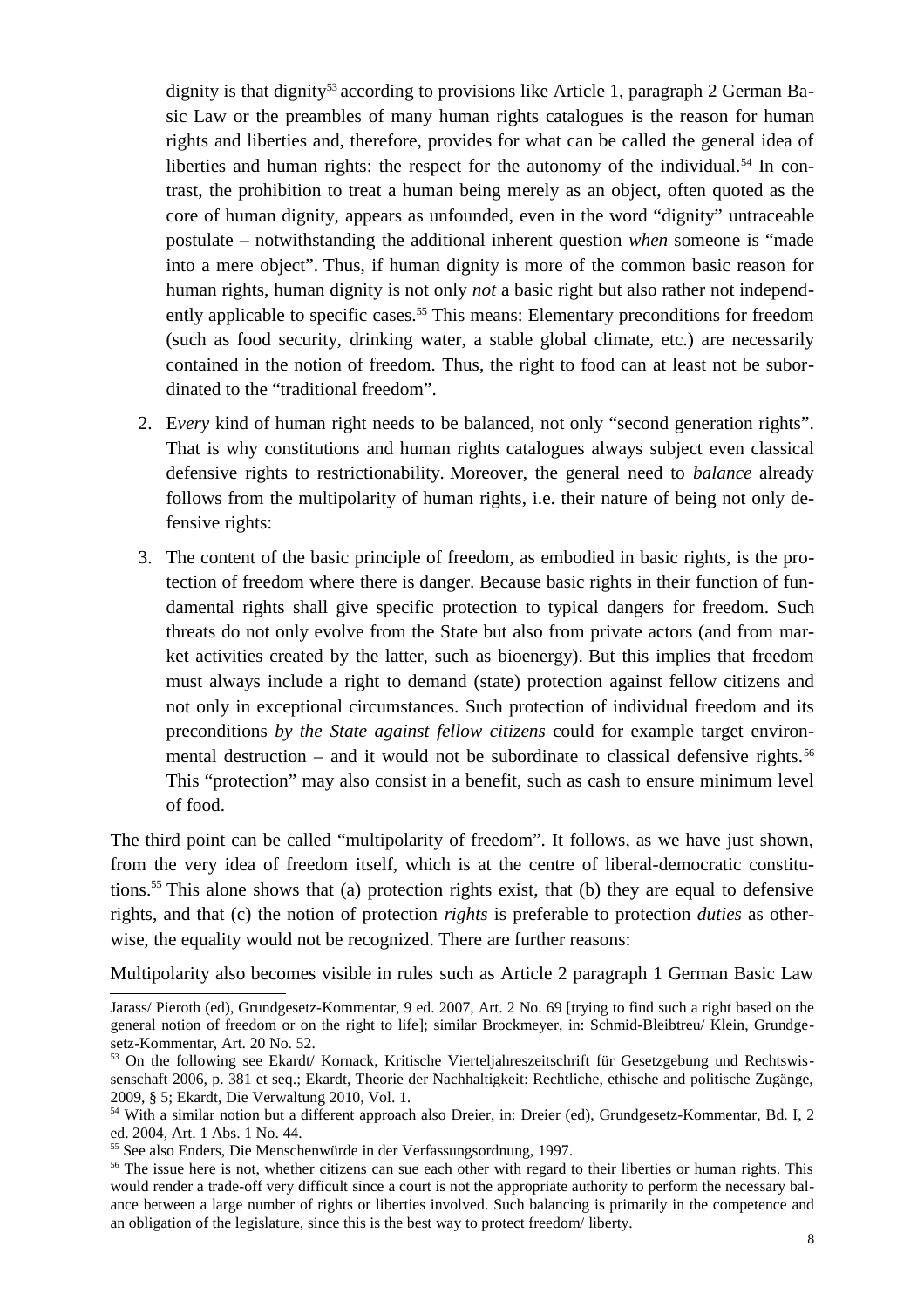(*Grundgesetz*/ GG), which stipulates that "everyone has the right to self-fulfilment insofar as he does not infringe the rights of others and does not violate the constitutional order or the moral law," or Article 29 No. 2 UDHR, which gives everyone the right to  $\alpha$ , exercise  $\dots$  his rights and freedoms . . . subject only to such limitations as are determined by law solely for the purpose of securing due recognition and respect for the rights and freedoms of others and of meeting the just requirements of morality, public order and the general welfare in a democratic society." Those rules specifically state that the general freedom to act in accordance with self-determination may be limited by the rights of others. Thus, at least these two rules assume that also human rights or basic rights may conflict with each other directly. Another argument for multipolarity is apparent from the wording of Article 1 paragraph 1 sentence 2 GG and the preamble to the UDHR, according to which public authorities have to "respect" and "protect" human dignity and thus liberties (which exist under Article 1 paragraph 2 GG ("therefore") for dignity's sake and, hence, have to be interpreted in accordance with its structure). It is this double concept of respect and protection of human dignity (and thus liberties) that illustrates that freedom can be affected from different directions. Yet linguistically, the term 'to protect' would not make sense if it meant only that the State cannot exercise coercion against the citizens - the government could simply abstain from any action). Hence, "to secure" must rather mean that the addressee (the State) has to protect someone against others (the fellow citizens).

However, there is no rule in the ICESCR or the ECHR that shows the same aspects of protection and respect the German GG does. That in the ICESCR human rights are also inferred from human dignity is illustrated in the preamble. It mentions duties towards other human beings. This means that there must be some mechanism that was created to fulfil these obligations because otherwise they contained meaningless commitments. Therefore it might be assumed, that when someone fails to comply with these duties towards his fellow citizens, the State must interfere with that fellow-injurious behaviour. General Comment No. 12 to the ICESCR confirms that the right to food includes three types of obligations, namely "the obligations to respect, to protect and to fulfil."<sup>57</sup> It follows that no one shall be deprived of their livelihood (right to respect), that the State shall *actively* protect its citizens from a withdrawal of their livelihood (right to protect) and that citizens in need have a minimum right to State assistance in their efforts to feed themselves (right to fulfil).<sup>58</sup> The parallel listing of these three factors is consistent with the aforementioned hypothesis that inferred from the right of food equal dimensions: a defensive, a protective and a beneficial one.

Meanwhile, the rights of the ICCPR can be enforced by other States or even by individuals (if the respective State is a Party to the Optional Protocol to the ICCPR).<sup>59</sup> Even though such an enforcement mechanism does not yet exist in the  $ICESCR^{60}$  (so far as a template has not been adopted), this does not contradict the arguments for multipolarity just presented. Moreover, ICCPR decisions are not legally binding. 61 Furthermore, it does not seem clear that all rights in the ICESCR are merely second generation human rights. Even the majority opinion concedes that some rights under the ICCPR are of a two-dimensional nature and that rights under

<sup>57</sup> General Comment 12, No. 15.

<sup>58</sup> General Comment 12, No. 15; Reimann, Ernährungssicherung, p. 175; Breining-Kaufmann, Right to Food and Trade in Agriculture, in: Cottier/ Paulwelyn/ Bonanomi (ed), Human Rights and International Trade, 2005, chapter 6, p. 363-364.

<sup>&</sup>lt;sup>59</sup> See Heilbronner, in: Graf Vitzthum, Völkerrecht, third section, No. 228.

<sup>&</sup>lt;sup>60</sup> The draft introducing a similar mechanism is not very likely to be adopted.

<sup>61</sup> Cf. Stein/ von Buttlar, Völkerrecht, No. 1013 and 1015.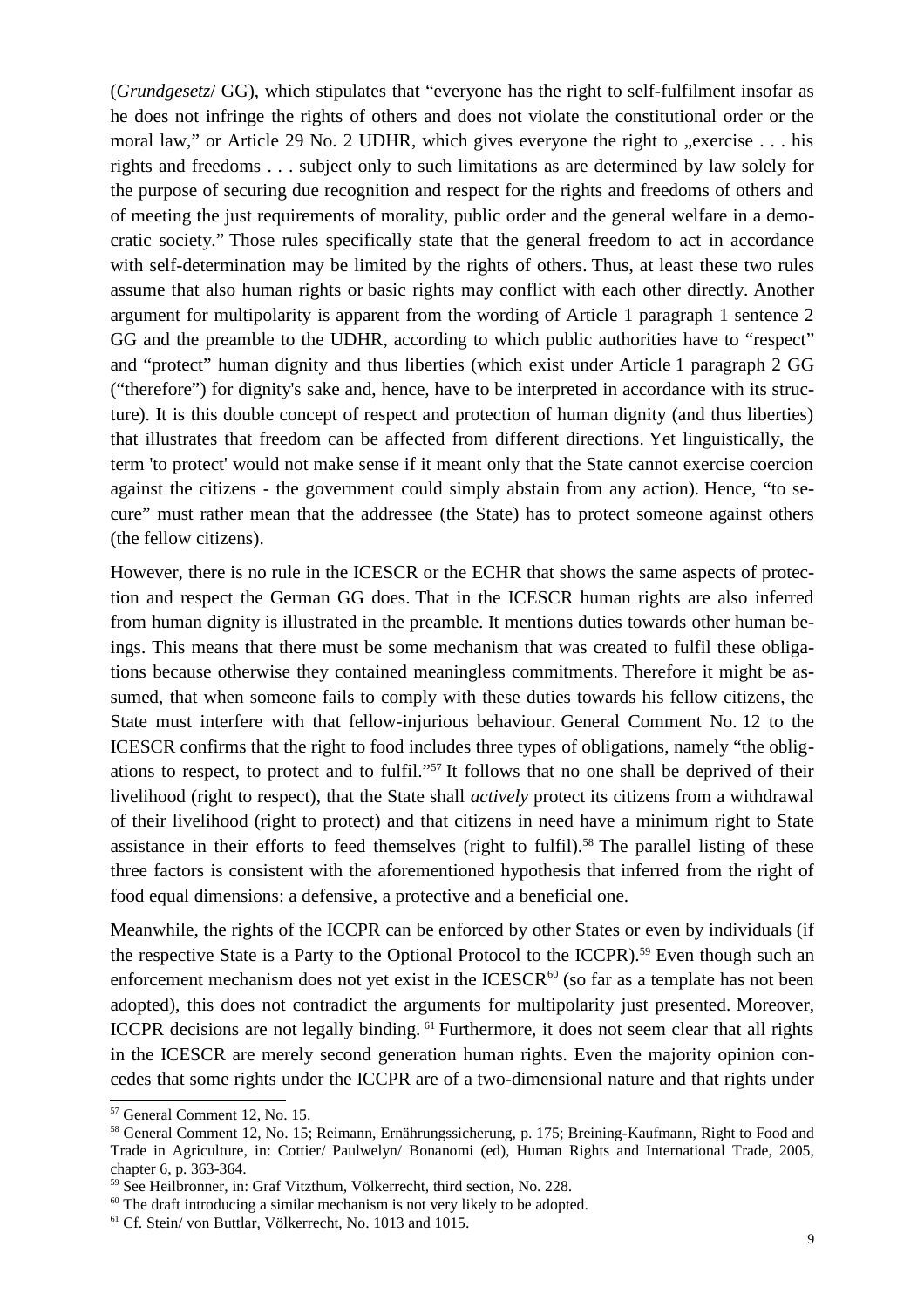the ICESCR can also be defensive rights. Hence, it cannot be assumed that the right to food is not sufficiently certain or too susceptible to and indeterminate in balancing or lacks the necessary binding effect and enforceability to be valid.

# **C. "General principles of law" as a source of human rights - including the right to food?**

There might be an additional source of the right to food that also targets the presented objections.<sup>62</sup> Instead of relying on international treaties one could refer to the general principles of law which constitute a third source of international law in addition to international treaties and customs.<sup>63</sup> Additionally, we might ask, whether such general principles of law within the meaning of Article 53 WVRK can be regarded as *jus cogens.* This might result in some kind of "international constitutional law" giving an increased weight to the right to food.<sup>64</sup> In addition, the right to food would be valid even towards States which have not ratified the ICESCR.

So, could there be general principles of international law granting minimum social standards (in terms of a right to food) as human rights<sup>65</sup> independent of State ("multilateral") approval?<sup>66</sup> First, we need to consider what general principles of law truly are? Linguistically, it sounds like a "law behind the law", a higher system of justice which determines certain basic ideas regardless of whether the particular political and state system is willing to respect them or not. The relation of legal principles to some kind of system of the law of reason (*Vernunftrecht*) <sup>67</sup>, however, remains unclear in the tradition international law debate. Meanwhile, the notion of general principles of law could import the concept of the general theory of justice into the law, even where the international treaty law does not provide comprehensive rules. In a modern Kantian, liberal-democratic theory of law or justice this would be represented by human dignity, impartiality, freedom, protection of (especially elementary) conditions of freedom as well as the expansion of freedom in an inter-generational and global dimension. In effect, this could lead to a catalogue of fundamental rights like the European Charta of Fundamental Rights or as included in the German GG or in treaties of international law.<sup>68</sup> This

 $62$  On the following see Ekardt/ Meyer-Mews/ Schmeichel/ Steffenhagen, Welthandelsrecht, chapter 4.3.3; see also (partially) Herrlich, Internationale Menschenrechte als Korrektiv des Handelsrechts, 2005; Faden, Menschenrechte und Handelsregeln, 2007, p. 46 et seq.

<sup>63</sup> Mentioned in Article 38 ICJ Statute.

<sup>64</sup> See Chapter D.

<sup>&</sup>lt;sup>65</sup> Somehow abrupt Rott, Patentrecht, p. 103-104.

<sup>&</sup>lt;sup>66</sup> Cf. Voigt, Sustainable Development as a Principle of International Law, 2009; Maurmann, Rechtsgrundsätze im Völkerrecht – am Beispiel des Vorsorgeprinzips, 2008; more reluctant Durner, Common Goods, 2001, p. 21 et seq., who seems to understand the principles as a mere systematic compendium of contents which are doubtlessly valid international law without being a separate source of law. Schollendorf, Die Auslegung völkerrechtlicher Verträge in der Spruchpraxis des Appellate Body der WTO, 2005, p. 353 et seq., shows that the WTO case law (e.g. with regard to precaution or sustainability) only seemingly makes reference to general principles of international law and in fact refers to international environmental treaties and general practices; this is not sufficiently clear in Thiedemann, WTO and Umwelt, 2005, p. 31 et seq. Regarding the principle of co-operation, however, which is based on Article XX GATT the case law seems to assume a general principle of international law – which is not without problem as will immediately be shown.

 $67$  Today the notion of "natural law" is no longer meaningful as it misleadingly suggests that it were possible to derive from the empirical "nature of men" (however it should be determined) something of normative importance. This, of course, would mean to (im Wege eines Sein-Sollen-Fehlschlusses). Therefore, the Kantian tradition uses the notion of the law of reason or philosophy of justice behind the law; cf. Ekardt, Theorie, § 1.

Cf., also for the specific ratio, Ekardt, Theorie, § 3. <sup>68</sup> Id.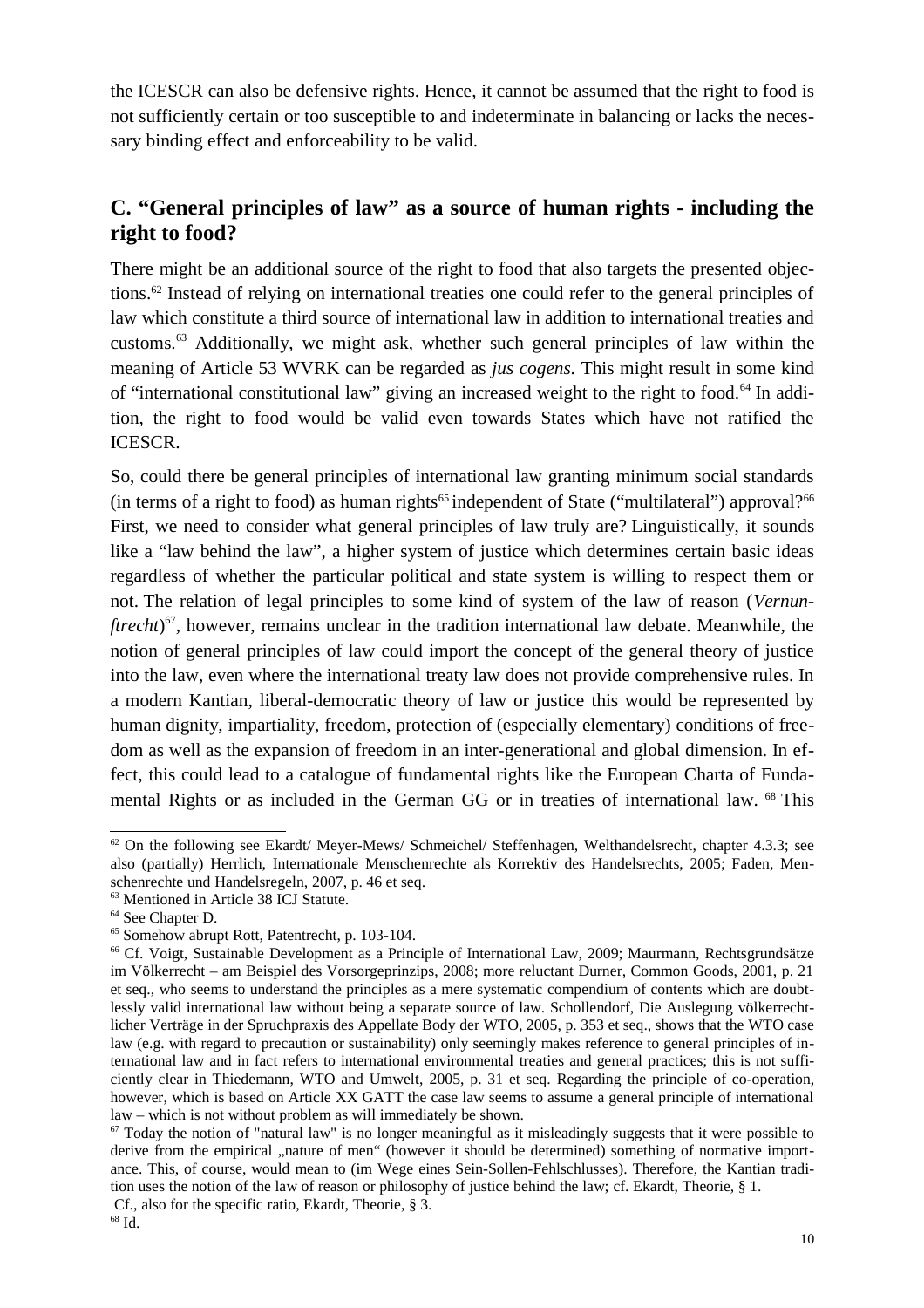would certainly be a universalist - and globalist<sup>69</sup> - law of reason.

However, commonly general principles of law are rather seen as concepts which are (purely factually) recognised by the States – or a "representative" selection of States – established principles. Therefore, the starting point to substantiate these principles is usually not international law itself but the national law of these States.<sup>70</sup> Should we now count how many States explicitly recognized a right to food<sup> $71$ </sup> - or maybe only implicitly as Germany arguably does? Should the "representative" selection of States be based on the nationality of the ICJ judges? Then, of course, we would face the question whether the term "recognized" "general principles of law" in Article 38 of the ICJ Statute is consistent at all. For what distinguishes the law of reason or "nature" and its general principles (at least since Thomas Aquinas) is the fact that its ideas are independent of a *de facto* positivist recognition by any authority or majority. Although the theoretical basis may have slightly changed due to the shift from the law of nature to the law of reason (and perhaps now from the old Kantian to a modern-Kantian rational discourse-founded law), yet this very result has remained as such. The controversy can be solved by considering the words "recognized by civilized nations".They indicate that the existence of a general principle does not depend on "every nation's" factual recognition but rather on the perspective of civilization as such. If the notion of "civilized nations" is supposed to have any meaningful content, it must refer to what man rightfully has to recognise; it describes acceptability not factual acceptance. Consequently, the term "civilized nations" in former times was related to western ("law of reason") democracies and their legal philosophy.

The biggest problem of the previously accepted opinion on the general principles of law, however, is the following: If legal principles (just to mention, this is true for customary law as well) shall have a true meaning in addition to international treaty law, even representatives of the traditional conception of international law (despite their reference to the States) feel the need to postulate principles of law which not all States factually recognise or practice. This is illustrated in key words such as "comparative review" and "representative selection of States" which are often used in the determination of such "legal principles". The crucial issue is, however, (a) how to select those States whose legal state of mind is supposed to be "representative" and should therefore prove the recognition of certain principles (What would be representative? Which countries are representative for instance for Africa / Europe / South America?), (b) how in doing this total arbitrariness of the legal user "to get to the desired result"

<sup>69</sup> Universalist means valid in every State/ system of law. Globalist means also valid in a cross-border situation (e.g. against foreign powers or in the framework of international organisations). This difference is often overlooked in the international law discourse (as well as in the philosophical global justice discourse).

 $70$  Cf. Verdross/ Simma, Völkerrecht, p. 384; Weiss, Archiv des Völkerrechts 2001, 398 (408); Heintschel von Heinegg, in: Ipsen, Völkerrecht, 2004, p. 231, No. 3; Kimminich/ Hobe, Einführung in das Völkerrecht, 2004, p. 183.

<sup>&</sup>lt;sup>71</sup> A FAO report analysing which States grant a right to food shows that only seven States have expressly established the right to food under this heading in their constitutions. Those are the Democratic Republic of the Kongo (cf. Article 34 of its constitution), Ecuador (Article 19), Haiti (Article 22), Nicaragua (Article 63), South Africa (Article 27), Uganda (Article 14) and Ukraine (Article 48). Bangladesh (Article 15), Ethiopia (Article 90), Guatemala (art. 99), India (Article 47), Iran (Article 3 & 43), Malawi (Article 13), Nigeria (Article 16); Pakistan (Article 38), Seychelles (Preamble), and Sri Lanka (Article 27) have made it a national objective. Brazil (Article 227), Guatemala (Article 51), Paraguay (Article 53), Peru (Article 6), and South Africa (Article 28) have also established a right of children to adequate food; cf. FAO, Implementation of the right to food in national legislation, http://www.fao.org/docrep/w9990e/w9990e11.htm#TopOfPage, No. 13. The Convention on the Rights of the Child (Article 24) also mentions nutrition of children within the framework of international public law. Regarding national legislation, see also a case from India: People's Union for Civil Liberties v. Union of India & Ors, In the Supreme Court of India, Civil Original Jurisdiction Writ Petition (Civil) No. 196 of 2001.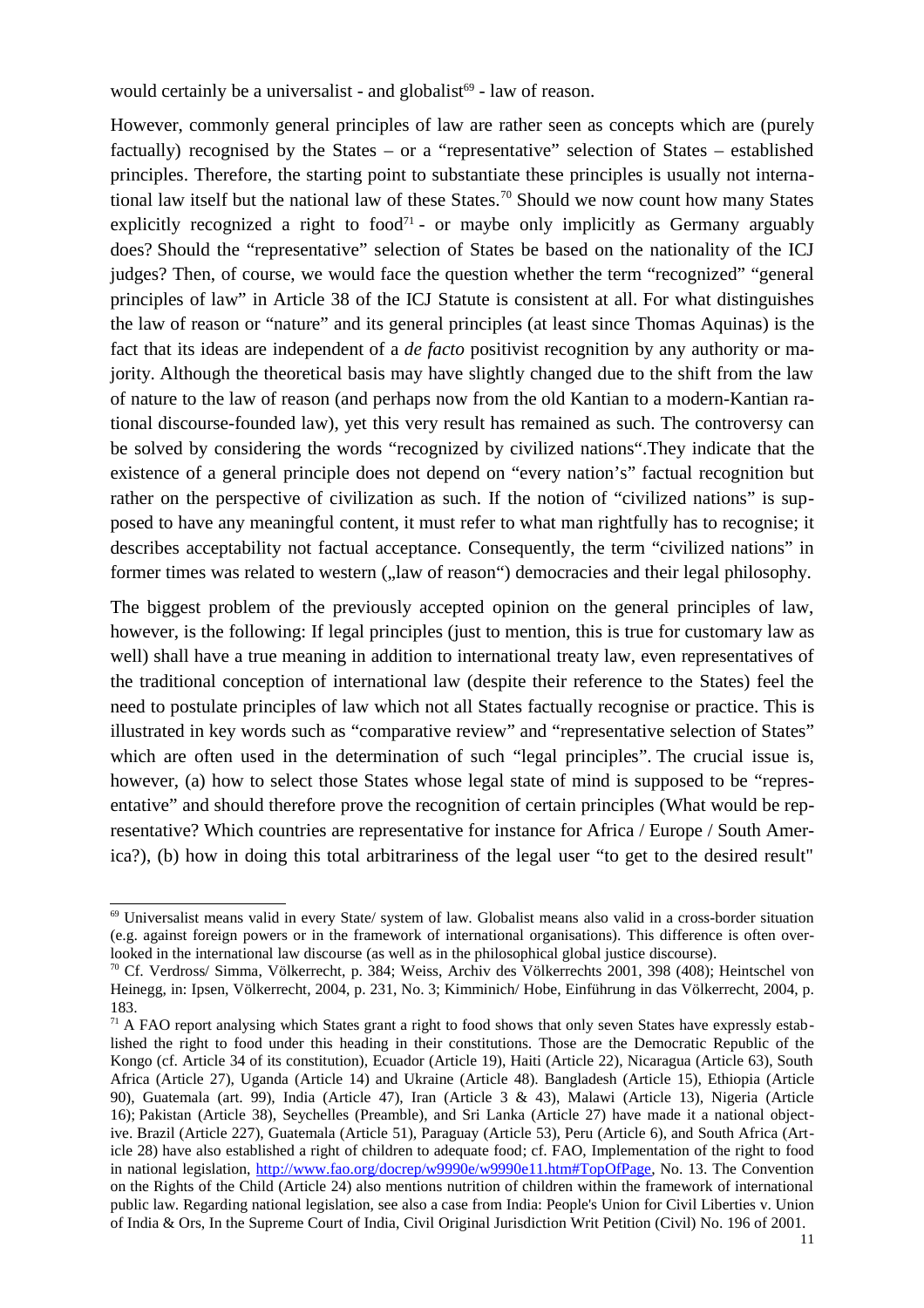can be avoided, and (c) how the whole idea of States being bound against their will<sup>72</sup> goes in line with the traditional idea of the sovereignty of States, which is the ratio for the commitment to the "factual recognition of principles by the States".<sup>73</sup>

This is even more problematic since one *may* well verify whether a legal principle X is actually recognized in "all" systems of law (or by all States in international law respectively). Sometimes referring to a selection of "representative" States despite this (foregone) possibility might even allow postulating a legal principle which is clearly not recognised in a majority of States. Hence, the traditional view of "general principles of international law" gives leeway for international law practitioners, which were hard to reconcile with the concepts of legal certainty, balance of power, a clear division of competences and so on.

We can still go further: International law in its previous interpretation is already quite subjectivist - in other terms, at the discretion of sovereign States, which may more or less arbitrarily form any contract. Both, from the point of view of the law of reason as well as the needs for a more rational and objective global legal system in this age of globalization, this is an instance, that must be overcome in the medium term.<sup>74</sup> The traditional view of general principles of international law, however, leads to a paradox which was already indicated above: On the one hand, the position of sovereign nation States is weakened, since they are confronted against their will with a somehow more globalist idea of law. On the other hand, the arbitrariness of nation States is not answered with an objectivist, formal application of law at the global level, but with an element of arbitrariness in favour of legal users. This arbitrariness does not only concern the application of the law but also provides a further element of voluntarism to rulemaking, since the legal principles here are methodologically unclear and slightly arbitrarily "set" and then "applied". Practitioners (who ultimately also make law) may now (whether committed in good faith whatever defined) avow themselves to legal principles derived from the desired outcome and therefore may instead of a devotion to the rational application of the law be carried away rather emotionally. As a result, the traditional understanding of general principles of international law does not lead to a more formalised, rationalised and objectified international legal order (as is desirable), but perhaps even to a new stealth mechanism behind which hides, on closer inspection, not the rational idea of justice, but the trimmed voluntarist "Gorgon's power" (Hans Kelsen). The only difference to some idea of "total state sovereignty" is that now the power is vested in individual practitioners, such as the WTO courts and not so much in nation States.<sup>75</sup>

 $72$  That is what it is all about, otherwise, a State X, e.g. in case of a dispute before the WTO dispute settlement bodies, would not deny the validity of a legal principle Y.

 $73$  The same problems present in the traditional reading of the general principles of law arise incidentally, if one assumes, that the "high rate of ratification of human rights treaties" (that is the ratification by many States) transfer the treaties per se into general principles of law. After all, this would be quite inconsistent as well.

 $74$  For the possibility to rationally justify a universalist and globalist law, see Alexy, Recht, Vernunft, Diskurs, 1995, p. 127 et seq. (on universalism); Ekardt, Wird die Demokratie ungerecht?, 2007, chapters III and IV; Ekardt, Theorie, §§ 3, 4, 5, 7 (on universalism and globalism); similar but with important differences Habermas, Faktizität und Geltung, 1992, p. 109 et seq.; Rawls, A Theory of Justice, 1971.

<sup>&</sup>lt;sup>75</sup> By no means we want to support the radical positivist Kelsean legal concept. We rather propose a universalist and globalist, argumentatively renewed rationalist foundation (also) of (international) law. Nor is it our aim to foster the (unreachable) goal to make courts and administrations absolutely pure "users" of the law. For lawmaking must be (and it is in fact) a process based on the separation of powers, see Ekardt/ Beckmann, Verwaltungsarchiv 2008, 241 ff - The debate about the issue of principles of law has so far been little clear. This might be due to a vague use of the notion of justice. Instead of simply defining it as the overarching "correctness of the social order" in a very broad sense it is often substantiated with a few among the many normative questions of life. See, e.g. Maurmann, Rechtsgrundsätze, p. 12 (fn. 46) and 58. At the same time, it is overlooked that the law is just a special case of the theory of justice/ ethics/ morality – with a unique concreteness and enforcement through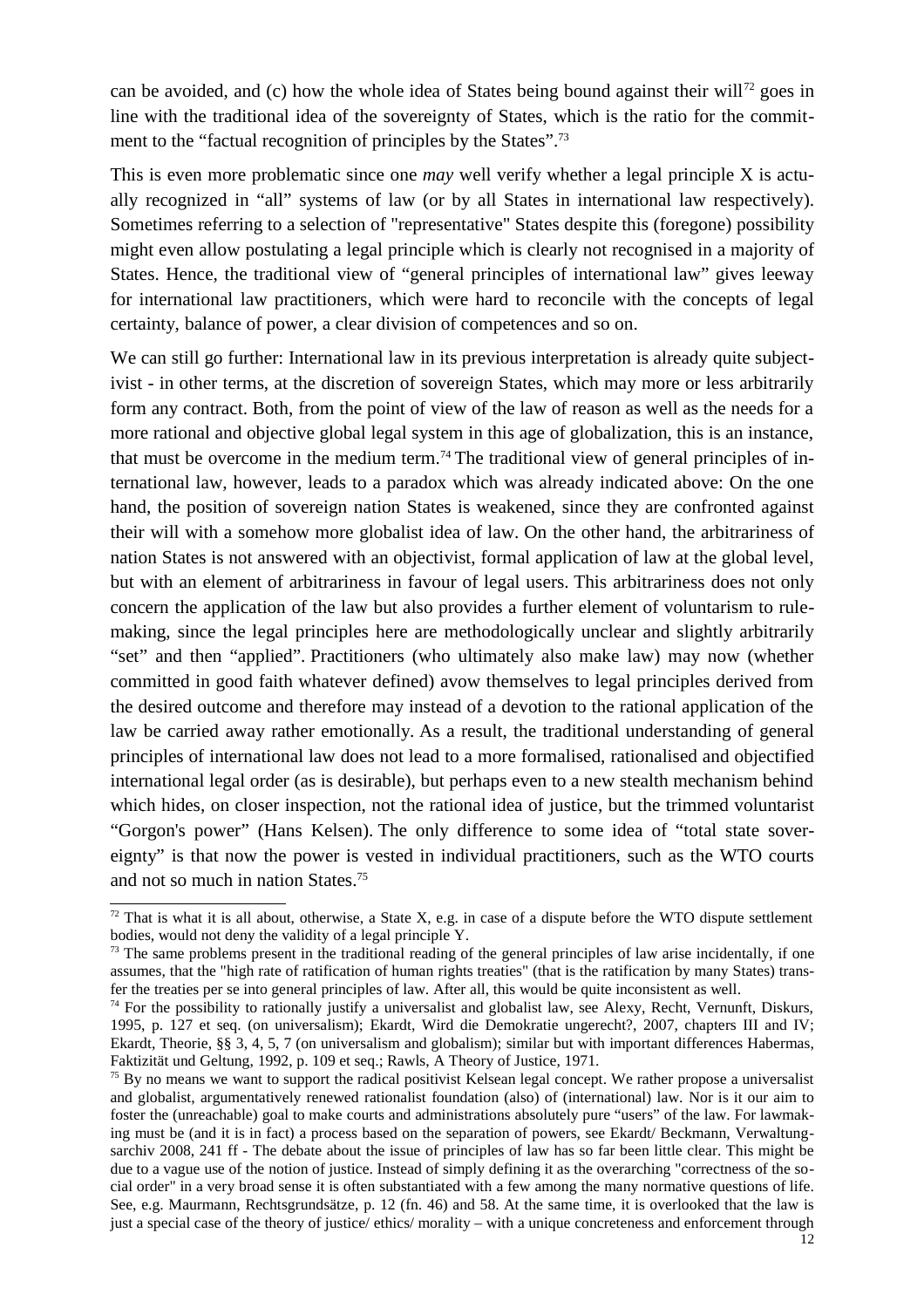The idea that what is "generally" recognized can be determined (using rather arbitrary methodology) by single aspects ("representative comparative law"), is also linguistically at odds with the term "general" which means "regarding all" – and only "general" principles of law are mentioned in Article 38 ICJ Statute as a source of law.<sup>76</sup> This results in the same frictions as the use of the terms "common welfare", "common good" or "general public interest" in the law, which in turn is susceptible to disguising that the intended aim does not always serve "all".<sup>77</sup>

Hence, the idea of general principles of law is doomed to remain out of place in the prevalent, nation-centred international law. It will always be limited to trivial principles which could as well be classified as international customs.<sup>78</sup> Accordingly, rejecting the existing legal practice would yield the opposite result. Not least, the seemingly backward notion of "civilized nations" illustrates that legal principles of law are part of a law of reason which is independent of mere factual recognition. The term "principles of law" itself fits into the reason of law terminology. If a term like civilized nations shall have any meaning, then certainly mere "de facto recognition" of something is not enough. It rather assumed a system of principles with the coordinates "right / wrong" as the basis of an international legal order. In that spirit, we can embrace the following, derived from the general theory of justice: There is a universal and global system of principles of justice (human dignity, impartiality, freedom / freedom condition, separation of powers and democracy). This system is prior to "simple" law. As part of it, the guarantees of freedom/ human rights might be "general principles of law recognized by civilized nations" (perhaps more than has been the conventional wisdom in international law). How these principles can be derived in a logically rigorous way as contents of a virtual law of reason was shown elsewhere. That reason is the theoretical foundation of human dignity, which in turn is the basis for human rights then, is also expressed in norms such as Article 1 of the German Basic Law or Article 1 UDHR and its preamble.

Therefore, a right to food can be based on the ICESCR as well as on general principles of law. It is important to note that freedom and its basic conditions also have an intergeneration $al^{79}$  and global<sup>80</sup> dimension. For the right to equal freedom must point into that direction where it is threatened - and these threats in a technological, globalised world occur increasingly across generations and across national borders. Consequently, they are also relevant for typic-

sanctions; cf. Alexy, Theorie der juristischen Argumentation, 2 ed. 1991.

<sup>&</sup>lt;sup>76</sup> However, this is not the most important aspect, since Article 38 ICJ Statute is not the legal basis of the existence of the different sources of law but only cites them.

<sup>&</sup>lt;sup>77</sup> These and other frictions are well-known to justice philosophy from disputes with contextualist and preference based approaches. – Regarding the concept of a "common welfare" or "common good" (*Gemeinwohl*), the solution might be to retire the concept at all. For the overarching aim of any legal order including its impartiality the concept of justice already exists. For a further description of normative interests beyond individual rights, the notion of common welfare is too less substantiated and too susceptible to manipulation; cf. Ekardt, Demokratie, chapter III B. and IV E.

<sup>&</sup>lt;sup>78</sup> Regarding customary law the paradoxes just described with respect to principles of law could simply be repeated. The conclusion, however, would be that principles and customary law are clearly distinguishable and that customary law should be limited. In any event, the clear distinction between customary law and principles is another argument in favour of our position. This as well as the general tension between the concept of customary law and the idea of a modern law based on and established in due process is overlooked by the majority opinion; cf. e.g. again Maurmann, Rechtsprinzipien, passim.

 $79$  With somehow similar arguments see also Unnerstall, Rechte, p. 422 et seq.; the basic tendency without further reasons e.g. Kloepfer, in: Gethmann/ Kloepfer/ Nutzinger (ed): Langzeitverantwortung im Umweltstaat, 1993, p. 22 (26 et seq.); Murswiek, Die staatliche Verantwortung für die Risiken der Technik, 1985, p. 212; more detailed Ekardt, Theorie, §§ 4, 5; those arguments are overlooked by Eifert, Kritische Justiz 2009, p. 211 et seq., who thus incorrectly states a lack of reasons.

<sup>80</sup> Similar Giegerich, EuGRZ 2004, p. 758 et seq.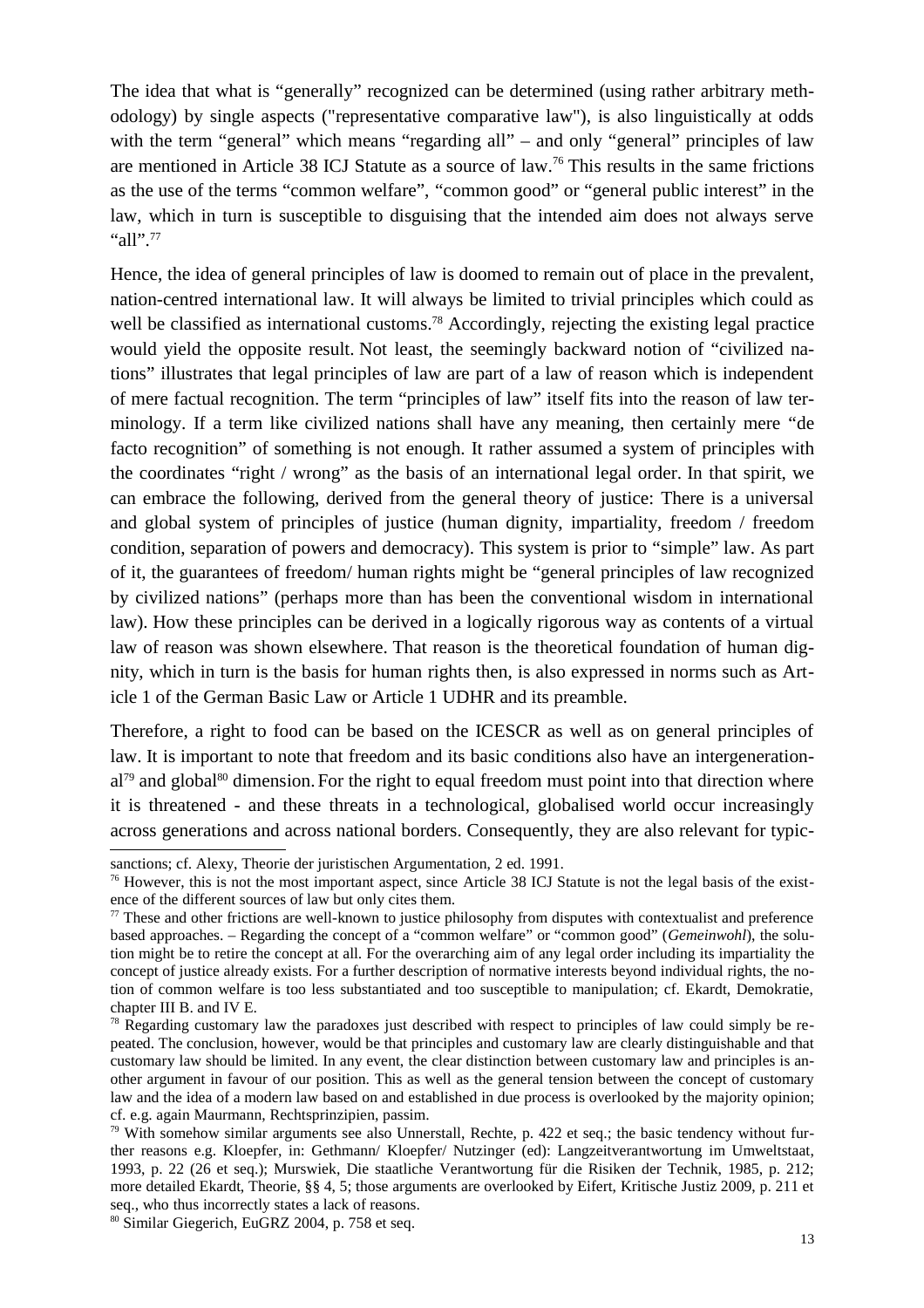al conflicts of international law, i.e. cross-border conflicts, such as bioenergy import prohibitions. With all this said, it may remain undecided whether such general principles of law come into play even if the law of contracts itself deals exhaustively with the respective question. <sup>9</sup> For this is, as we have seen, controversial.

#### **D. A right to food's scope of application**

We still need to clarify what subsistence (or "food") is and how it can be calculated. According to General Comment No. 12 of the Committee on Economic, Social and Cultural Rights, the right to food is to be understood as follows: It includes to distinct elements: accessibility and availability. The access element can be subdivided into an economic and a physical criterion.<sup>81</sup> Availability must be given in both respects, qualitatively and quantitatively. <sup>82</sup> Economically, access to food is ensured, if the costs of food are not precusively high so that they prevent the purchase of other essentially important items. <sup>83</sup> Physical access exists when adequate food is available for every person and every group.<sup>84</sup> Food is available in quantitative terms, if everyone has the opportunity to feed upon either agricultural or other products or on the basis of a functioning economic market, in which the produced goods are (physically) taken within everyone's reach.<sup>85</sup> In accordance with the given ratio we might also say that food must be available in such a manner that guarantees a life of dignity<sup>86</sup> or freedom respectively.

Thus, the right to food has certain content and is not left to the legislature's discretion (notwithstanding that need to balance). It is also no valid objection that the minimum subsistence level cannot exactly be determined. $87$  This rather reflects the application of a well-known philosophical phenomenon attributed to Eubulides of Miletus, the *sorites paradox* or paradox of the heap. It illustrates that even though the exact threshold might be indeterminable there is still a good reason for differentiation. Consider a man 1.50 m tall and another one 2.00 m tall. There would be agreement that while the first man is small, the second man is tall. How about a man standing 1.70 m? The threshold for when a man is small or tall (or respectively when a number of grains is a heap or just a pile or where exactly the subsistence minimum in euro) is hard to determine. Yet, that does not render it useless. The remaining questions must be answered in a democratic process, through legislative, executive and judicial branches.<sup>88</sup>

Furthermore, it does not contradict the idea that sometimes autonomy is to be reached through active State interference, by means of benefits, or at least protective measures. For autonomy is only facilitated without imposing certain behaviour.<sup>89</sup> No one is legally forced to eat - even if there is a popular misconception regarding the contents of protection or performance / beneficial rights.

<sup>81</sup> General Comment 12, No. 6.

<sup>82</sup> General Comment 12, No. 8.

<sup>83</sup> General Comment 12, No. 13.

<sup>84</sup> General Comment 12, No. 13.

<sup>85</sup> General Comment 12, No. 12

<sup>86</sup> German Federal Administrative Court, Vol. 25, 23 (27); see also Riehle, ZFSH/ SGB 2008, p. 643 (644).

<sup>87</sup> See, for example, the language of Article 11, Paragraph 1 ICESCR: "*adequate* standard of living" (emphasis added).

<sup>88</sup> Ekardt, Demokratie, p. 88; Luthe/ Dittmar, SGB 2004, p. 272 (274).

<sup>89</sup> Neumann, Neue Zeitschrift für Verwaltungsrecht 1995, p. 426 (426); Ekardt, Die Verwaltung 2010, Beiheft 1.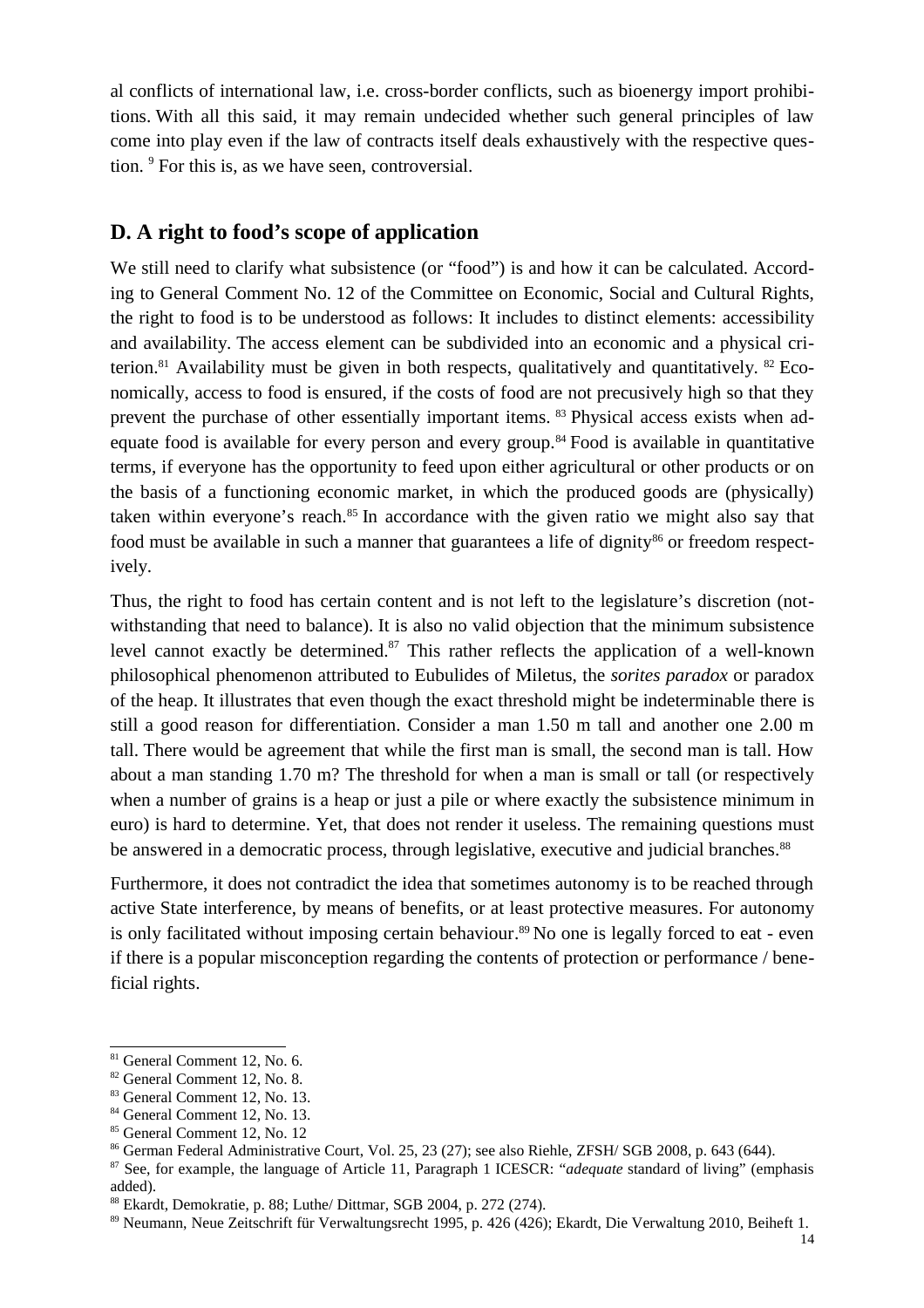# **E. Human rights in the law of the WTO - the example of bioenergy**

We now turn to the question whether the right to food as just described can justify trade restrictions on bioenergy. Generally, do human rights have an impact on the interpretation of WTO law?<sup>90</sup> World trade law does not explicitly refer to human rights.<sup>91</sup> Still many demand their application in this are of international law.<sup>92</sup> However, WTO case law refuses the application of human rights.

A general prohibition of or a quantitative limitation on the use of bioenergy in the interest of securing sufficient food should only be a WTO concern, if it implied any (legal or factual) discrimination against foreign bioenergy.<sup>93</sup> Furthermore, Articles XI:2 a) GATT and other similar provisions quite clearly allow developing countries to restrict bioenergy *exports* with regard to food security. A latent conflict still arrives if the import of bioenergy *from certain countries* is specifically limited or made subject to conditions. In this case, there would be need for a justification which might be based on human rights.

Therefore, the question is whether human rights can or even must be considered in interpreting WTO law (regardless of whether this should be done with respect to Article 11 ICESCR or to general principles of law). Our opinion is that they have to be considered for the following reasons: Firstly, Article 3 No. 2 DSU states that the WTO dispute settlement system clarifies WTO law "in accordance with customary rules of interpretation of international law." Secondly, according to Article 31 of the 1969 Vienna Convention on the Law of Treaties (VCLT) when a treaty is interpreted any relevant rules of international law applicable in the relations between the parties shall be taken into account. Since the right to food, as we have seen, is not only established in the ICESCR, but can also be derived from the general principles of law, it does not matter whether all States are party to the ICESCR. Moreover, it is irrelevant that at the time of the adoption of the GATT 1947 human rights were certainly not assumed to have a direct influence on international trade law. Accordingly, the Appellate Body correctly held in its Shrimp decision that (in terms of Article XX g) GATT) the focus of legal interpretation is not its historic origin.<sup>94</sup> Taking into account human rights will also not "overburden" WTO law but rather provide an adequate balance of various spheres of freedom in a complex globalised world. Furthermore, it has to be noted that most States have ratified the international human rights treaties of 1966. At the same time, the obligation to respect human rights when interpreting treaties would make it easier for the contracting parties to comply with international law. Neither would an alleged cultural imperialism be a valid objection: If human rights catalogues are global and universal, then, by definition, they apply everywhere. Whether they are *factually* applied is a somewhat different debate which we leave to

<sup>90</sup> See von Bernstorff, Verfassung und Recht in Übersee 2009, .....

<sup>&</sup>lt;sup>91</sup> Cf. for the starting point oft he debate Hilf/ Oeter, WTO-Recht, 2005, § 34 No. 1; Hermann/ Weiß/ Ohler, Welthandelsrecht, 2 ed. 2007, No. 1095.

 $92$  Cf. Herrlich, Menschenrechte, passim; Faden, Menschenrechte, p. 46 et seq.; Ekardt/ Meyer-Mews/ Schmeichel/ Steffenhagen, Welthandelsrecht, chapter 4.3; see also von Bernstorff, Verfassung und Recht in Übersee 2009, …..; more reluctant Hilf/ Oeter, WTO-Recht, § 34 No. 27, 28; Hermann/ Weiß/ Ohler, Welthandelsrecht, No. 1107; on the discussion also Guzman, Harvard International Law Journal 2004, p. 303 et seq.; McGinnis/ Movsesian, Harvard International Law Journal 2004, 353 et seq.; Petersmann, Leiden Journal for International Law 2006, p. 633 et seq.

<sup>&</sup>lt;sup>93</sup> Regarding the question of equal protection and discrimination, see in detail Ekardt/ Hennig/ Steffenhagen, JbUTR 2010, i.E.

<sup>&</sup>lt;sup>94</sup> Cf. Report of the Appellate Body: US – Shrimp, p. 48 No. 129; for a general overview of the doctrine of interpretation Ekardt/ Beckmann, Verwaltungsarchiv 2008, p. 241 et seq.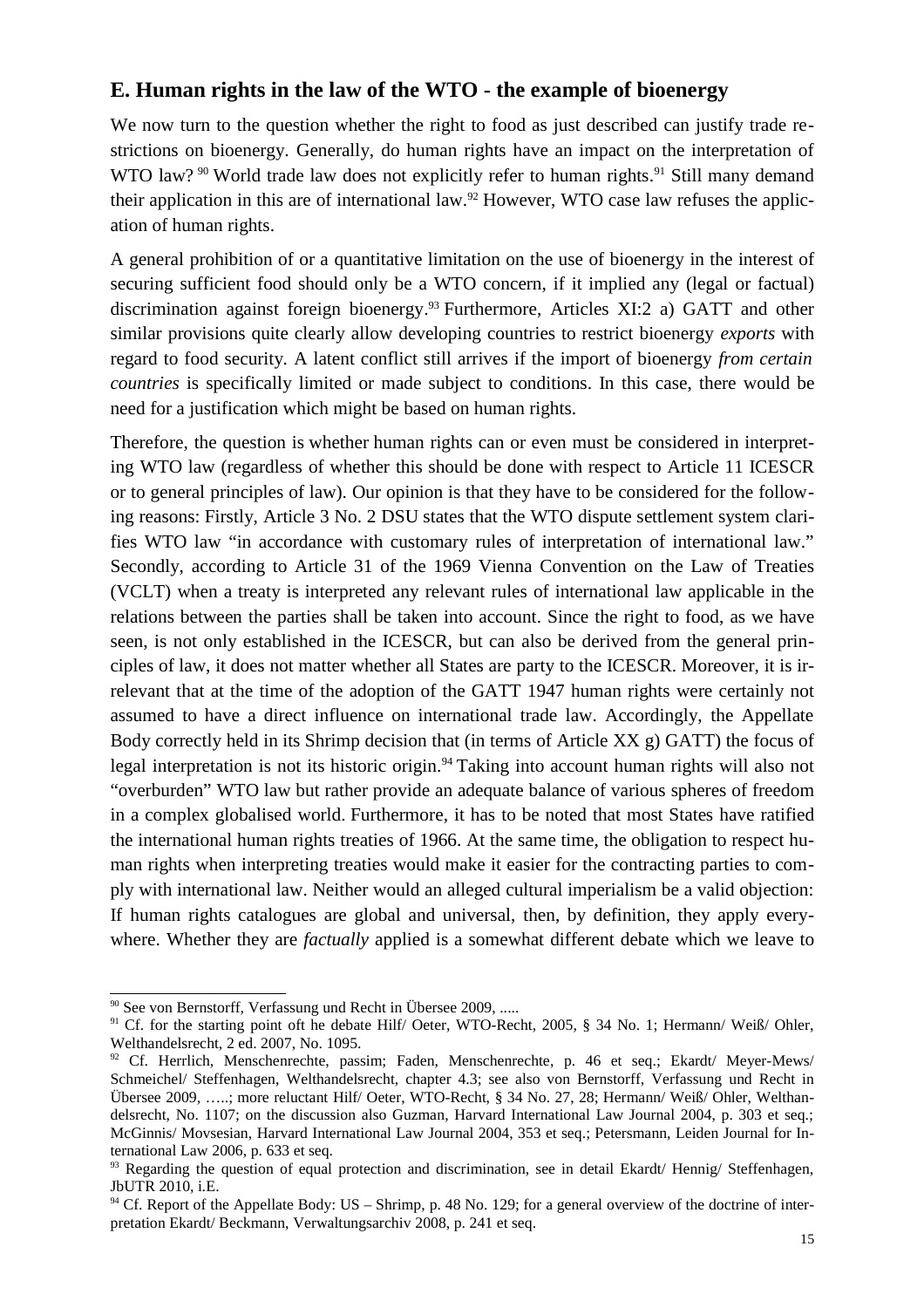the cited literature.<sup>95</sup> Thus we come to the conclusion that the right to food plays an important role in WTO law in general and specifically in the context of bioenergy. But where exactly are the starting points for this?

Article III GATT prohibits the discriminatory treatment of foreign goods such as import bans of foreign goods which are no different from domestic goods.<sup>96</sup> Article XX GATT, however, states general exceptions, where such measures are for instance "necessary to protect public morals" (Article XX a) GATT) or "human life" (Article XX b) GATT). The human right to food can concretise those vague terms. Therefore, it may serve as a justification for trade restrictions (e.g. on bioenergy). Of course, further requirements for the justification of trade restrictions under Article XX GATT must always be met. The human right to food might still prove helpful with regard to those requirements, namely the attempt to find multilateral solutions together with other States before imposing unilateral trade restrictions: The right to food shows that certain principles exist which bind other States anyway (through the ICESCR or general principles of law) without the need for further multilateral negotiations. For the same reasons, the regularly contested point whether extra-territorial interests might be protected (e.g. rights of starving people outside the State banning imports, in fact in developing countries) might be answered in the affirmative. $97$ 

Another fundamental problem of bioenergy import restrictions remains which an application of the right to food may solve only partly. This is both, a political and legal problem. The justification under Article XX GATT finally depends on whether the measure was "appropriate and necessary." Yet that is not easy to assess. Assuming a world food market exists, it would be hard to prove the necessity to protect a certain State's food production in order to guarantee sufficient food. Even if the respective measure could still be justified under Article XX GATT, from a political point of view it seemed more sensible to take the right to food as a foundation not for unilateral import restrictions, but for an overall quantitative restriction (but not sustainability criteria control) of bioenergy, as was indicated earlier in chapter A.

# **F. Hierarchy within international law? Jus cogens and constitutionalisation**

The idea of having general principles of law besides international treaty law, which might impose legal obligations even on States disagreeing with the respective principle, leads us to the question of whether or not general principles, then, should be considered as a kind of "constitution of international law". Taking the concept of principles of law seriously would thus necessarily result in a new hierarchy within international law. This would further exacerbate the doubts towards national sovereignty (which, in addition, has often evolved in a non democratic process). It is well-known, that the legal practice is reluctant towards a hierarchy within international law or between different legal levels (e.g. national, European, international law).<sup>98</sup> Yet, sometimes a hierarchy between legal levels is recognized though not always in favour of international law, sometimes a dualistic model is applied in which different legal sys-

<sup>95</sup> See fn. 91-92.

<sup>&</sup>lt;sup>96</sup> Regarding the specific test of Articles III and I GATT when applied to bioenergy Ekardt/ Hennig/ Steffenhagen, Jahrbuch des Umwelt- und Technikrechts 2010 (forthcoming); in general on these provisions in the context of climate see Ekardt/ Schmeichel, Critical Issues in Environmental Taxation 2009, p. 737 et seq.

<sup>97</sup> Regarding extra-territoriality and multilaterality in WTO law in the context of bioenergy see Ekardt/ Hennig/ Steffenhagen, Jahrbuch des Umwelt- und Technikrechts 2010, i.E.

<sup>98</sup> See in detail Herdegen, Völkerrecht, § .... No. 1 et seq.; Kunig, in: Graf Vitzthum, Völkerrecht, ..., p. 83, No. 28 et seq.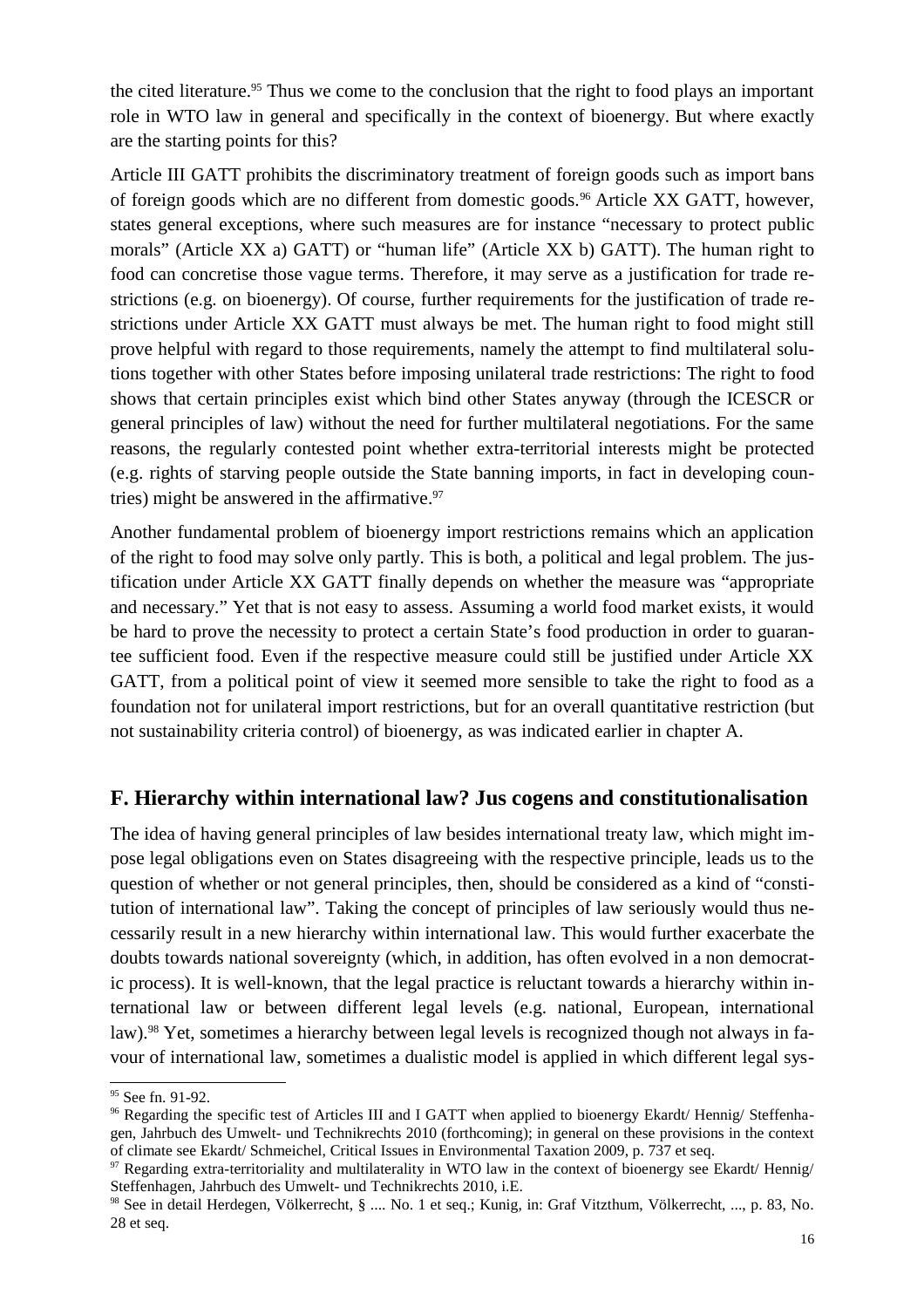tem or regimes stand side by side. The latter case, of course, obstructs any idea of legal hierarchy. Meanwhile, the European Court of First Instance (CFI) in 2005 and 2006, has adopted three heavily discussed decisions.<sup>99</sup> From the combined effect of Articles 25, 48, paragraph 2, 103 UN Charter, Article 27 VCLT, and Articles 307, 297 EC the CFI established a supremacy of parts of international law towards European Community law (and national law), i.e. (a) a monistic concept of legal levels.<sup>100</sup> At the same time, the CFI must have assumed (b) a kind of higher-ranking "constitutional" law within international law. Finally, human rights were a part of the latter.<sup>101</sup> Only the first, but not the second, for our analysis crucial point, was overruled by the ECJ.<sup>102</sup>

The primacy of certain standards in international law is already determined by Article 53 VCLT. The only question is whether its jus cogens consists of only a few rules (such as pacta sunt servanda) leaving wide discretion to the States or, as the CFI-ruling seems to suggest, whether especially human rights (and not just the prohibitions of torture, slavery, and genocide) successively, as jus cogens, can be interpreted as a kind of "world constitution". The latter would be particularly convincing if one assumes that the sovereign State is not an end in itself or an expression of any vague collective interests, but rather a means to protect the individuals and their opportunities to develop. As we have seen, this would not necessarily be limited to a protection *against* public powers, but it would also result in a protection *by* the public powers against fellow citizens. If political systems ought to serve freedom and its basic conditions (i.e. human rights) political institutions must exist where and how it is necessary to serve freedom optimally. But if such a protection of freedom cannot be secured through national law or international treaty law inspired by self-interest, it is necessary to consider truly global institutions which could provide for policy-making beyond consensus and nation States' self-interests as well as effective enforcement. And that the law must be focused on freedom of the autonomous individual could be derived from the law of reason, as indicated above. Yet, to refer to the States as "masters of the Treaties" and therefore masters of international law is not a valid objection. For if the individual is the true yardstick of the law, the position of the nation State is limited to what is beneficial to the individuals.<sup>103</sup>

## **G. Balancing human rights?**

After all, we still need to consider whether and how the human right to food is subject to a balancing of conflicting interests, such as the economic freedom of bioenergy producers. That such balancing<sup>104</sup> is inevitable is not only shown in the wording of Article 11 ICESCR but

<sup>104</sup> See in greater detail Susnjar, Proportionality, Fundamental Rights, and Balance of Powers, 2009, i.E. and Ekardt, Die Verwaltung 2010, Beiheft 1.

<sup>99</sup> European Court of First Instance, Ahmed Ali Yusuf and Al Barakaat International Foundation ./. Council and Commission, Judgment of 21/09/2005, T-306/01 …. 21/09/2005, EuGRZ 2005, p. 592 et seq.; see also Arnauld, Archiv des Völkerrechts 2006, p. 201 et seq.

<sup>&</sup>lt;sup>100</sup> Cf. Maczynski, Europäische Zeitschrift für Wirtschaftsrecht 2006, 459 (460); Epiney, Europäische Zeitschrift für Wirtschaftsrecht 1999, p. 5 (6).

<sup>101</sup> Cf. CFI, Yusuf, No. 277.

<sup>&</sup>lt;sup>102</sup> Cf. European Court of Justice, ....; this rejection of a true monism goes in line with European case law on the relation of European law and WTO law; cf. European Court of Justice, Case 21/72, Int'l Fruit Co. v. Produktschap vorr groenten en fruit, 1972E.C.R. 1219 (1972), No. 21 ff,: Case C-280/93, Germany v. Council, 1994 1994 E.C.R. I-4973, No. 103 et seq.

<sup>&</sup>lt;sup>103</sup> In the affirmative e.g. Kokott, Veröffentlichungen der Vereinigung der deutschen Staatsrechtslehrer 20...., 7 (36); Ekardt/ Lessmann, Kritische Justiz 2006, p. 381 et seq. (with further explanations on the dualism between monism and dualism; It is shown that in contrast to a common opinion the German Basic Law provides for a monism in favour of international law; already today in favour oft he ECHR and in favour of the whole international law at least if human rights have been recognised worldwide.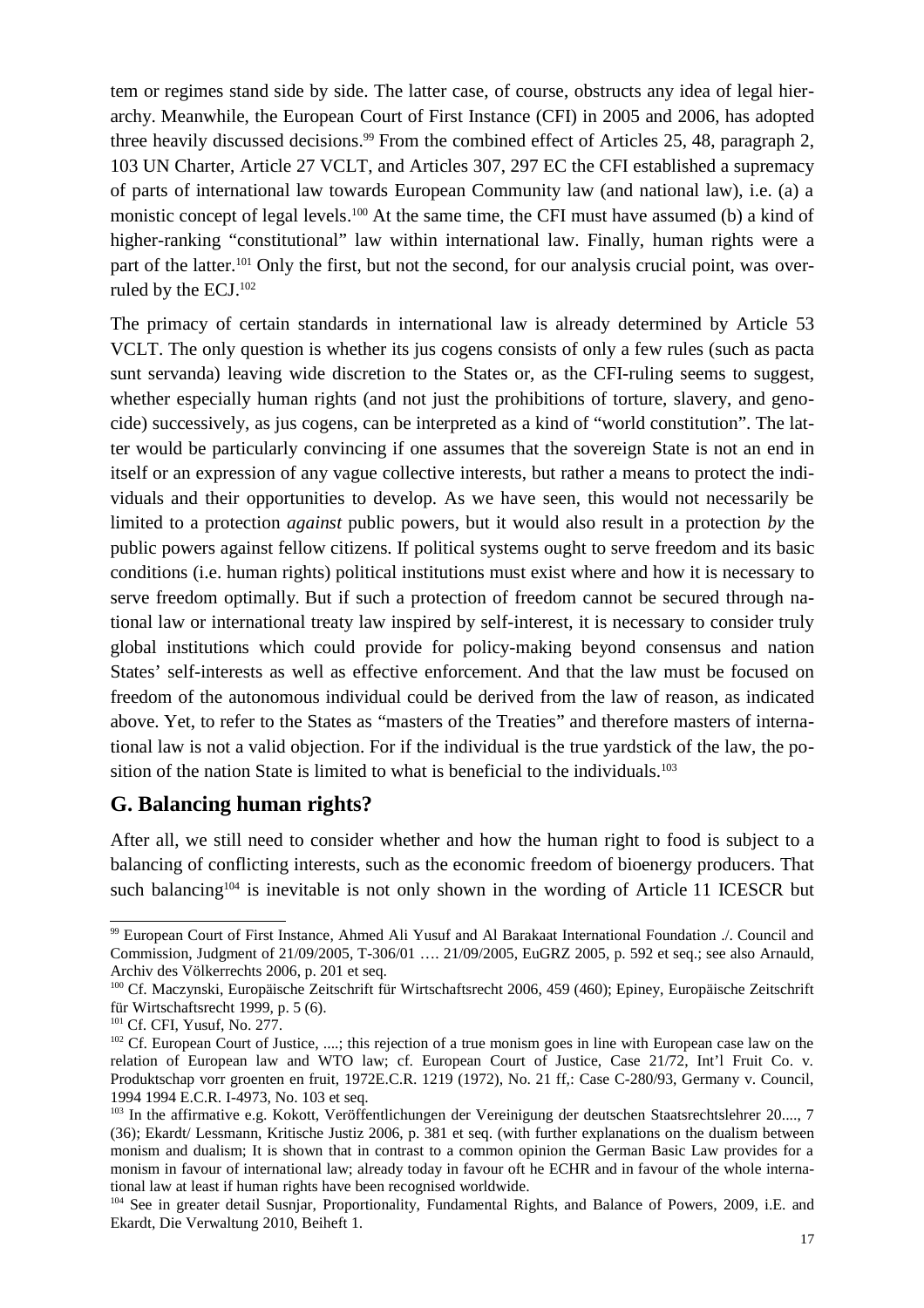also became clear in our former general discussion in Chapter B. The current international human rights discourse seems to ignore this fact since it either attributes human rights with an absolute character defying every attempt to balance or, conversely, characterises them as meaningless due to their need for balancing (as is sometimes true for the right to food).<sup>105</sup>

The basic principle, on which balancing is founded, can be described as follows: The right is primarily meant to adjust conflicting interests. The result of this legislative adjustment is "written down" in the law. In democracies, the underlying balancing of conflicting spheres of freedom is initially made by a parliament. The framework for this regulatory balancing is often referred to as the test of proportionality. In a more abstract way, we can think of "rules of balancing" or simply a framework, which must not be exceeded by the legislature. The administration, at least where the legislature has made use of its power, is more or less limited to the interpretation of the rules, the legislature created as an expression of its balancing authority. The administration is more flexible where the legislature has not considered the respective interests so far but has left it partially for the administration to decide. In Germany, this is called discretion (*Ermessen*) or (planning) assessment (*planerische Abwägung*). This concept seems sensible *cum grano salis* without regard to the respective level of law (e.g. national, European or international law). The role of courts in each case is not to make an own consideration, but rather to verify whether the competent legislative or executive body has complied with the limits of balancing (or of interpretation of norms). The limits of balancing arise from the rules of balancing as they can be derived from the affected interests.

The idea of "balancing" is sometimes hard to accept, since under certain circumstances it might result in death. However, without some kind of balancing the Industrial Society would per se be in violation of human rights. Therefore, the very rules of balancing are paramount. Finally, we briefly mention a few key aspects:

- Anyone's freedom should not be restricted if this does not benefit another one's freedom. Against this background, with regard to bioenergy it must always be closely examined whether the reduction of economic freedom actually increases the food security.
- The factual basis for balancing is crucial. Accordingly, measures restricting bioenergy trade must be based on a thorough determination of the food market.
- Two others are rules provide that there must not be an evident one-way derogation of one concern in favour of the other- and that the impact on the relevant concern has to be considered. Both aspects follow from the idea that overall freedom should be maximized.
- Although balancing in general is inevitable, we must consider (especially for a fundamental right such as the right to food) whether under certain circumstances balancing is limited. The central problem of bioenergy is it that when it comes to tightening up the world food situation this could be fatal for a number of people. In abstract terms: it is inherent to the right to food (such as to the right to life) that impairments of these elementary preconditions of freedom more or less inevitably kill the affected people.

<sup>105</sup> These frictions become visible e.g. in Gibson, Saskatchewan Law Review 1990, p. 5 et seq.; Nickel, Yale Law Journal 1993, p. 281 (282); more posivitely e.g. Kiss, in: Kromarek (ed), Environnement et droits de l'homme, 1987, p. 13 et seq.; Donnelly, in: Brölmann/ Lefeber/ Ziek, Peoples, p. 119 et seq. That the Anglo-Saxon debate lacks sufficient notice to balancing is even illustrated in a differentiated study like the one of Hiskes, The Human Right to a Green Future, 2009.